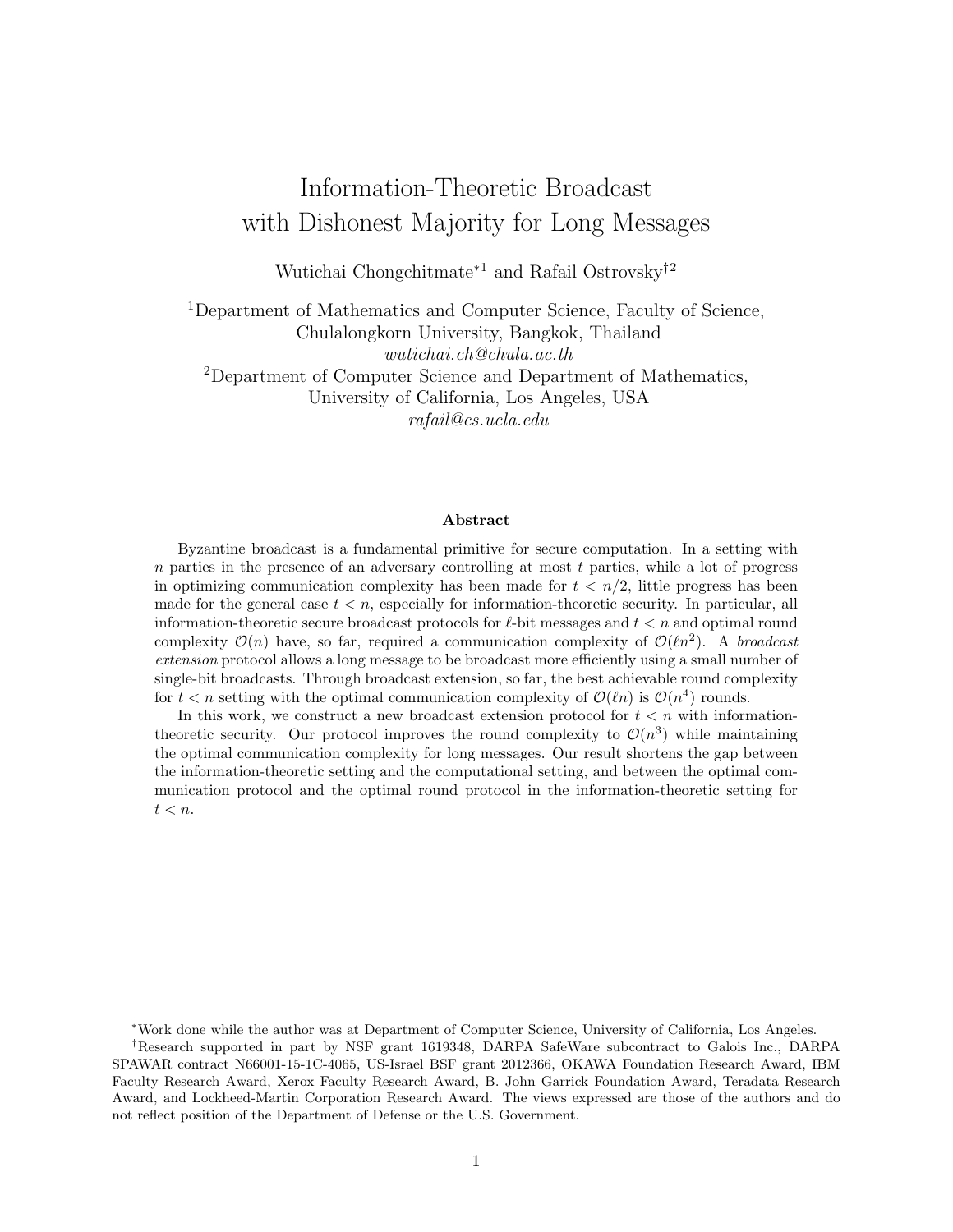## 1 Introduction

A (Byzantine) broadcast protocol allows a party, called "sender," to distribute a message among n parties such that (1) all honest parties receive the same message, and (2) if the sender is honest, the received message is indeed sent from the sender. This guarantee holds even in the presence of a malicious adversary corrupting up to t parties, possibly including the sender. The adversary controls the behavior of the corrupted parties and may divert from the protocol.

Broadcast is one of the most fundamental primitives used in cryptographic protocols—especially secure multi-party computation (MPC). Most MPC protocols assume broadcast is given by default. However, without a specific hardware setup, broadcast must be built from point-to-point communications. While efficient broadcast can be done with an honest majority, the opposite case is much more common in applications.

Although a lot of progress has been made to improve broadcast protocol in the honest majority case, the best-known result for any number of corruptions has not seen any improvement since [DS83] for computational security and [PW96] for information-theoretic security.

Traditionally, broadcast protocols are designed for single bits [PSL80]. However, most applications that use broadcast as a subprotocol often broadcast long messages. While any broadcast protocol can be used multiple times in parallel to broadcast messages of any length, it leads to inefficiency, especially in communication complexity.

Broadcast extension protocol, introduced in [TC84], uses bit broadcast (or broadcast for fixedlength messages) as a subprotocol, similar to oblivious transfer (OT) extension [Bea96, IKNP03, NNOB12, LZ13]. The goal is to reduce the communication complexity of broadcasting long messages, compared to trivially executing multiple broadcast protocols.

**Broadcast with Dishonest Majority** Unlike when the number of corrupted parties  $t < n/3$ , it has been shown that broadcast for  $t < n$  cannot be achieved in the plain model [PSL80]. To circumvent the impossibility result, Dolev and Strong considered the broadcast protocol in the setup model [DS83]. They implemented broadcast from any public-key signature assuming publickey infrastructure (PKI) for distributing signing and verification keys for the signature scheme. Their protocol achieves the lower bound  $\Omega(n)$  on the round complexity, and  $\Omega(n^2)$  on the number of messages exchanged.

For the information-theoretic case, Pfitzmann and Waidner introduce the notion of pseudosignature [PW92], formalizing unconditionally secure signature in [CR90], to replace the public-key signature in [DS83]. The resulting protocol [PW92, PW96] is in the correlated randomness model where each party holds a random string generated from some joint distribution instead of PKI. Similar to the computational case, this protocol achieves the lower bound on the round complexity and the number of messages exchanged.

In terms of communication complexity, the broadcast protocol of [PW96] uses  $\mathcal{O}(\ln^2+n^6\lambda)$  bits of communication, while that of [DS83] uses  $\mathcal{O}(\ln^2 + n^3\lambda)$  bits to broadcast a message of length  $\ell$ . In both protocols, a sender sends a message and a corresponding signature to every party, who then sign and pass the message to all other parties in the first two rounds.

In fact, [DR85] shows that any broadcast protocol must communicate at least  $\Omega(n^2)$  bits. Thus, to broadcast a message of length  $\ell$  directly using such protocol requires at least  $\Omega(\ell n^2)$  bits of communication. To circumvent this limitation, an extension protocol is designed to reduce the multiplicative factor to the length  $\ell$  of the message to lower than  $n^2$  while increasing the part that is independent of  $\ell$ , thus reducing the overall communication complexity when  $\ell \gg \lambda$ . Since every party must receive the message, the lower bound on the communication complexity is  $\Omega(\ell n)$ .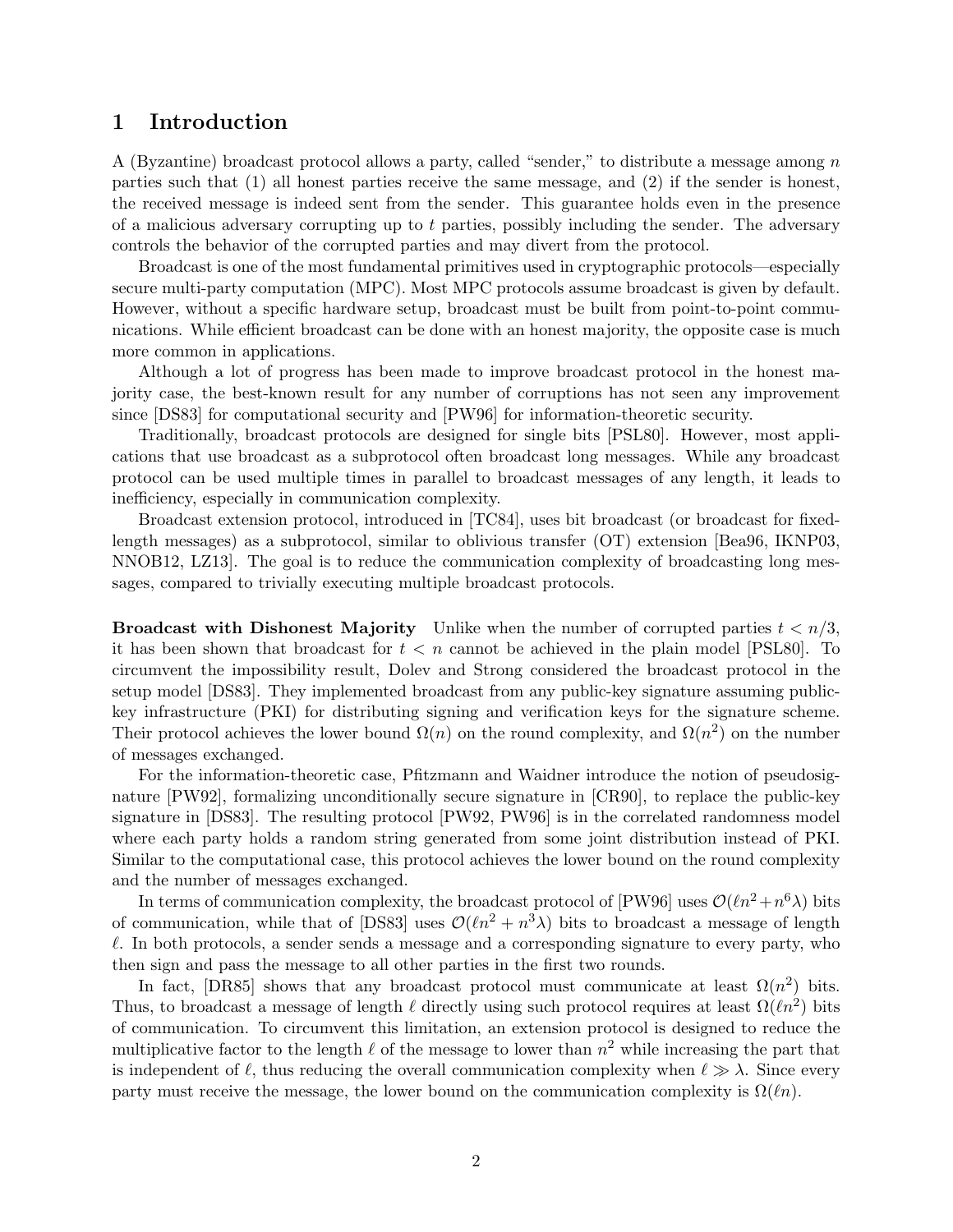Broadcast Extension While Turpin and Coan [TC84] introduced the construction of a broadcast protocol for long messages from bit broadcast, their protocol tolerating  $t < n/3$  has the communication complexity of  $\mathcal{O}(\ell n^2 + n(B(1)))$ , where  $B(s)$  is the communication complexity of s-bit broadcast. Fitzi and Hirt [FH06] first showed how to achieve broadcast with communication complexity  $\mathcal{O}(\ell n + \text{poly}(n, \lambda))$  in an information-theoretic setting tolerating  $t < n/2$  with  $poly(n, \lambda) = n^3 \lambda + nB(n + \lambda)$ . Liang and Vaidya [LV11] later constructed perfectly secure broadcast tolerating  $t < n/3$  with communication complexity  $\mathcal{O}(\ln + \sqrt{\ell}n^2B(1) + n^4B(1))$ , and Patra [Pat11] improved it to  $\mathcal{O}(\ln+n^2B(1))$ . As mentioned earlier, the best result for communication complexity in an information-theoretic setting tolerating  $t < n$  is by Hirt and Raykov [HR14] with communication complexity  $\mathcal{O}(\ell n + (n^4 + n^3\lambda)B(1))$  and round complexity  $\mathcal{O}(n^4)$ . They also constructed another protocol based on collision-resistant hash functions (CRHF) in the same setting with communication complexity  $\mathcal{O}(\ln + (n^2 + n\lambda)B(1))$  and round complexity  $\mathcal{O}(n^3)$ . The CRHF-based construction is later improved in round complexity by Ganesh and Patra [GP17] to  $\mathcal{O}(n^2)$ , while communication complexity slightly increases to  $\mathcal{O}(\ln + (n\lambda + n^3 \log n)B(1)).$ 

Round Complexity of Broadcast Protocols While broadcast can be accomplished in constant round with honest majority, [DS83] shows that a broadcast protocol secure against an adversary corrupting any number of parties requires at least  $\mathcal{O}(n)$  rounds. In the  $t < n/3$  and  $t < n/2$ settings, the broadcast extension protocols achieve optimal constant round complexity similar to that of bit broadcast [GP17]. [HR14] first achieved broadcast protocols for  $\ell$ -bit messages using  $\mathcal{O}(\ell n)$  communication complexity for  $t < n$  with round complexity  $\mathcal{O}(n^3)$  for computational security and  $\mathcal{O}(n^4)$  for information-theoretic security, respectively. They left an open question:

Are there broadcast protocols with  $\mathcal{O}(\ell n)$  communication complexity for  $t < n$  with round complexity lower than  $\mathcal{O}(n^3)$  for computational security and lower than  $\mathcal{O}(n^4)$  for information-theoretic security?

[GP17] answered the first part of the question: they constructed a computationally secure protocol with communication complexity of  $\mathcal{O}(n^2)$ . This result still leaves the second part of the open question unsolved.

#### 1.1 Our Results

We construct a broadcast extension protocol in the information-theoretic setting against adversaries corrupting up to  $t < n$  parties. Our result improves the current best-known result in the same setting of  $[HR14]$  in round complexity by a multiplicative factor of n while maintaining the same communication complexity. More formally, we obtain the following theorem.

Theorem 1.1. Assuming an oracle for broadcasting short messages, there exists a broadcast protocol achieving information-theoretic security in  $t < n$  setting for an  $\ell$ -bit message in  $\mathcal{O}(n^2)$  rounds by communicating  $\mathcal{O}(\ell n + n^3(B(\lambda) + nB(\log n)))$  bits, where  $B(l)$  is the communication complexity of broadcasting l bits.

Thus, combining the above result with the broadcast protocol of [PW96] gives the following corollary.

**Corollary 1.2.** There exists a broadcast protocol achieving information-theoretic security in  $t < n$ setting for an  $\ell$ -bit message in  $\mathcal{O}(n^3)$  rounds by communicating  $\mathcal{O}(\ell n + n^{10}\lambda)$  bits.

This result shortens the gap in round complexity between the information-theoretic case and the computational case where  $\mathcal{O}(n^2)$  rounds is achieved in [GP17]. Closing this gap entirely is left as an open question.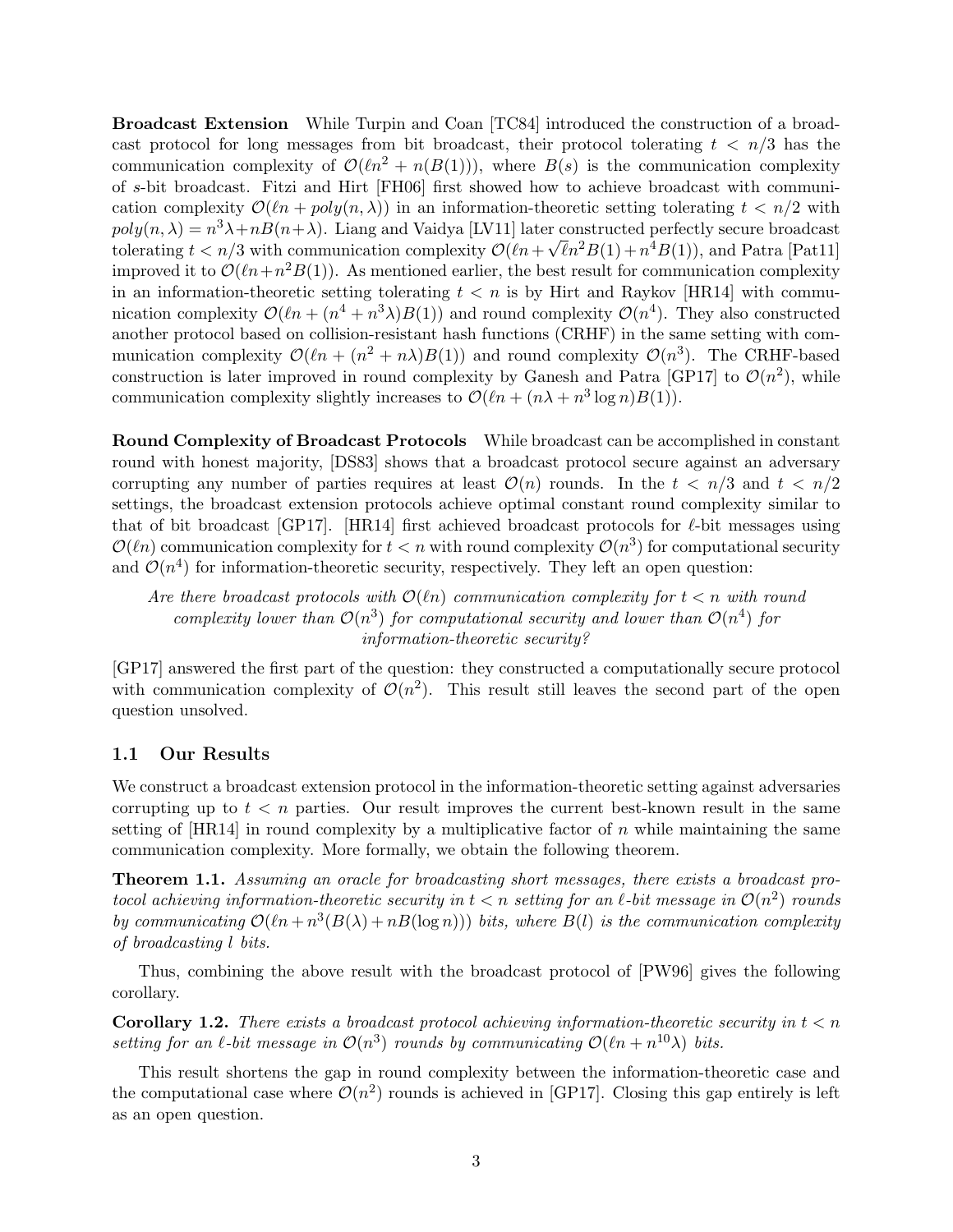#### 1.2 Our Techniques

**Block broadcast** The traditional broadcast protocol of [DS83] for  $t < n$  prevents a corrupted sender from sending different values to different receivers using signature (or pseudosignature for information-theoretic security [PW92, PW96]). The receivers then send their signed values to each other. This means in order to broadcast a message  $m$ , both  $m$  and the corresponding signature need to be sent and received  $\mathcal{O}(n^2)$  times. Thus, the communication complexity of broadcasting a message of length  $\ell$  is at least  $\mathcal{O}(\ell n^2)$ . Similar to the existing broadcast extension protocols in literature [HR14, GP17], a sender in our broadcast protocol cuts a long message into multiple blocks. Each block is sent via point-to-point channels—first from the sender, and later from any parties publicly known to hold the block. Then a broadcast protocol for short messages (multiple times, but independent of  $\ell$ ) is used to verify the correctness of the blocks using a universal hash function as in [HR14]. This keeps the multiplicative factor in the communication complexity linear in *n* instead of  $n^2$ . Similar to [HR14], our protocol processes one block at a time sequentially.

Multi-party block sending In [HR14], each block is sent between one pair of parties at a time. In order to improve the round complexity, we use the technique in [GP17] for the computational security setting where a block is sent between multiple pairs of parties at the same time. In each round, a block is sent to every party not holding the block and satisfying a certain condition from a designated party that holds the block and is still trusted by the receiving party. In particular, if all parties are honest, they will all receive a block in one round.

Checking block validity In order to ensure that all honest parties receive each message block with the same value, we use a universal hash function similar to the protocol in [HR14]. Once a party receives a block from the designated party, it will randomly generate and broadcast a universal hash function key. The original sender  $P<sub>s</sub>$  will respond by broadcasting the hash value of the block. All parties holding a block will also compute the hash values of their own blocks and compare to the value broadcast by  $P_s$ . They then broadcast whether or not the values are the same. Unlike in [HR14], multiple sessions of this correspondence can happen in parallel—one for each pair of parties transmitting a block. In order to guarantee that blocks received by multiple honest parties in the same round have the same value, we also require parties that just receive blocks to broadcast their hash checking result as well.

Trust graph We combine and expand the techniques for keeping track of a party's interactions in [HR14] and [GP17]. As in [HR14], each party collectively keeps track of conflict between each pair of parties. A conflict occurs between two parties  $P_a$  and  $P_b$ —both holding a block with  $P_b$ receiving a block from  $P_a$  earlier in the protocol—if one approves a hash value from  $P_s$  while another rejects it. In [GP17], each party instead keeps track of a set of corrupted parties from their own perspective. In both constructions, a party only tries to obtain a block from another party if it is not in conflict with that party or the party is not corrupted. We expand this idea to the concept of the public trust graph. A trust graph starts as a complete graph where vertices are all parties. When a pair of parties are in conflict in the same sense as in [HR14], an edge between them is removed. If a party publicly does not follow the protocol, it will be isolated in the trust graph. While the conflict set in [HR14] can be directly translated to our trust graph, we make additional use of the graph property to strengthen our protocol.

Condition to forfeit a block Unlike the collision-resistant hash function used in [GP17], a universal hash function cannot be computed once and for all. If an adversary knows a hash key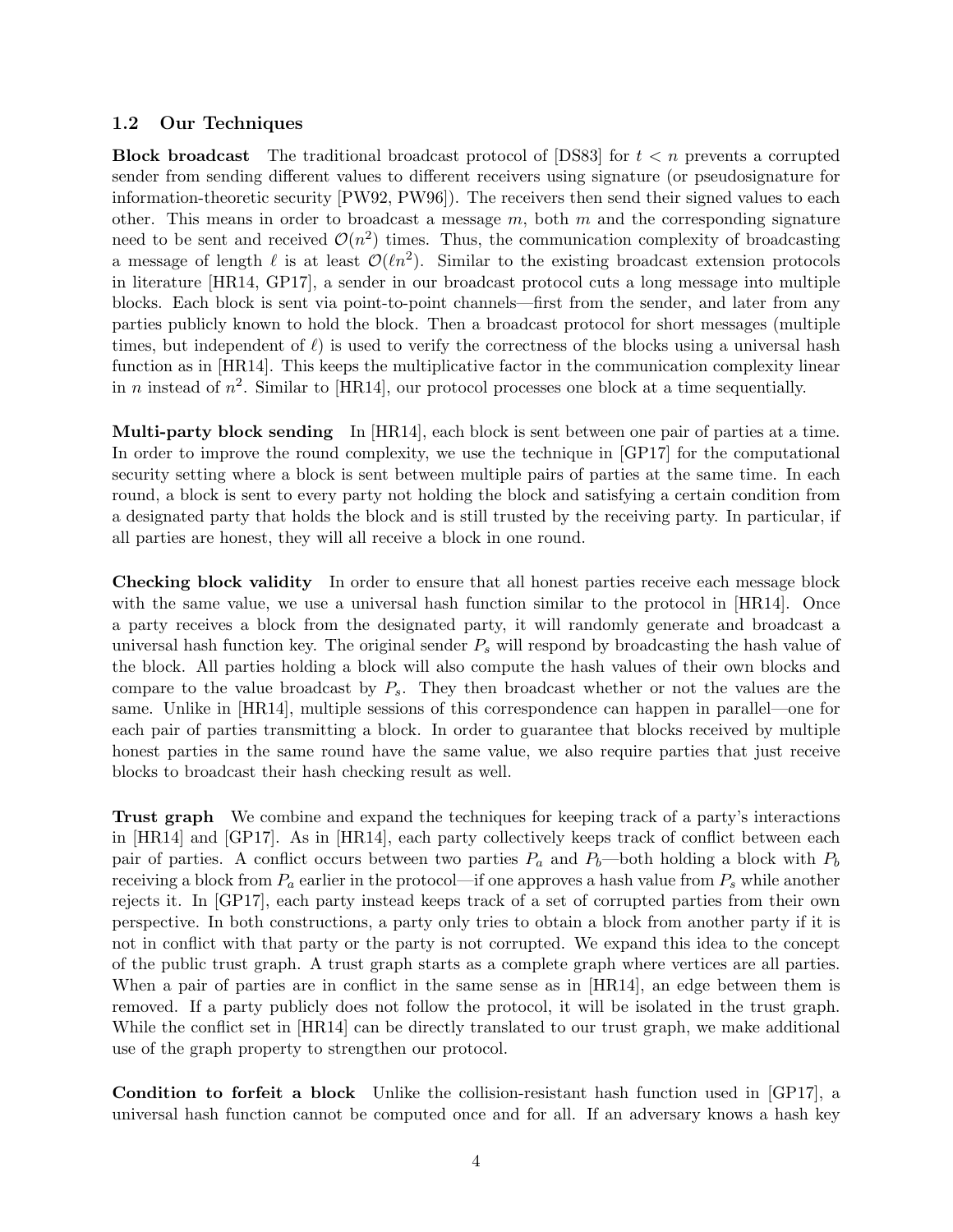before it chooses whether to send a block, it can find a different block that hashes to the same value. In order to get around this limitation, the protocol in [HR14] lets the receiver choose a new hash key after it receives a block via point-to-point channel.

However, the verification in [HR14] is done separately for each receiver. In the situation where the sender  $P_s$  and block holders  $P_a$  and  $P_b$  collude, they can approve two different block values for honest  $P_i$  and  $P_j$ , who receive blocks from  $P_a$  and  $P_b$ , respectively. When  $P_j$  learns of the conflict between  $P_a$  and  $P_i$ , it cannot tell which of  $P_a$  and  $P_i$  is corrupted. In this case,  $P_j$  removes an edge  $\{P_a, P_i\}$  from its trust graph. Since the conflict is known to every honest party via broadcast, the honest parties can maintain a consistent trust graph locally. In [HR14], whenever such conflict occurs,  $P_i$  must forfeit the block it has. Any pairs of parties in conflict do not send or receive a block from one another ever again across all message blocks. This guarantees that any two honest parties hold message blocks with the same value. As in [HR14], this means that each honest party may need to receive a block more than once. Since the trust graph has  $\mathcal{O}(n^2)$  edges, such a conflict can occur at most  $\mathcal{O}(n^2)$  times. By dividing the message into blocks appropriately, [HR14] can keep the communication complexity to the optimal  $\mathcal{O}(\ln + poly(n, \lambda))$ . However, our parallel block sending further increases the number of such forfeits as more than one party may try to get a block and fail at the same time. We solve this problem by implementing a stronger condition for a party to forfeit a block. Namely,  $P_j$  only forfeits a block when there is no trust path of block holders from  $P_i$  to  $P_s$ . Together with the next technique to increase the number of such paths, we can also keep the communication complexity the same as in [HR14].

Condition to receive a block In order to reduce the number of forfeits which leads to an increase in communication complexity, we add additional conditions for when a party is to be sent a block. The idea is to make it harder for an adversary to force a party, who has already received a block, to forfeit it in a later round. The protocol in [HR14] uses a tree with  $P_s$  as a root to represent how a block is sent between parties. However, their protocol entirely resets this tree whenever a conflict occurs. Doing so, along with the parallel block sending technique, leads to an increase in both round complexity and communication complexity by a factor of  $n$ . Our first solution is, instead of resetting the tree, to disconnect the pair in conflict and remove those no longer connected to  $P_s$ . Unfortunately, this does not solve the problem. An adversary can still force a long path between  $P_s$  and honest parties, and repeatedly disconnect them from  $P_s$ . Instead, our protocol uses a graph  $H^j$  to represent the connection for jth block.  $H^j$  is an induced subgraph of the trust graph  $G$  on a subset of parties that have received a block. Due to the verification via universal hash function, all honest parties in  $H^j$  hold a block with the same value. When a party  $P_i$  is added to  $H^j$ , we add all edges between  $P_i$  and all parties in  $H^j$  that connect to  $P_i$  in G as well. Thus, in order for a party to be removed from  $H<sup>j</sup>$ —which is equivalent to forfeiting a block—all of its neighbors in  $H^j$  need to be removed as well.

**Varying block size** Our protocol takes  $\mathcal{O}(d_i + \Delta_i)$  rounds to broadcast the *j*th block, where  $d_j$  is the maximum distance between the sender and receiving parties in the trusted graph and  $\Delta_j$ is the number of edges removed from the graph while broadcasting the block. If the blocks are of the same size either  $\ell/n^2$ , as in [HR14], or  $\ell/n$ , as in [GP17], the resulting protocol will provide no improvement in round complexity. We solve this problem by using a non-constant block size of  $\ell d_{j-1}/n^2$ . Since  $1 \leq d_{j-1} \leq n$ , our block size is between that of [HR14] and [GP17]. In the case of an honest sender,  $d_i = 1$  for all j, we get the same block size as in [HR14]. Intuitively, as the corrupted parties are known and the distance from receiving parties in G grows, we want to send a larger block because the number of edges that can be disconnected is smaller. It is more difficult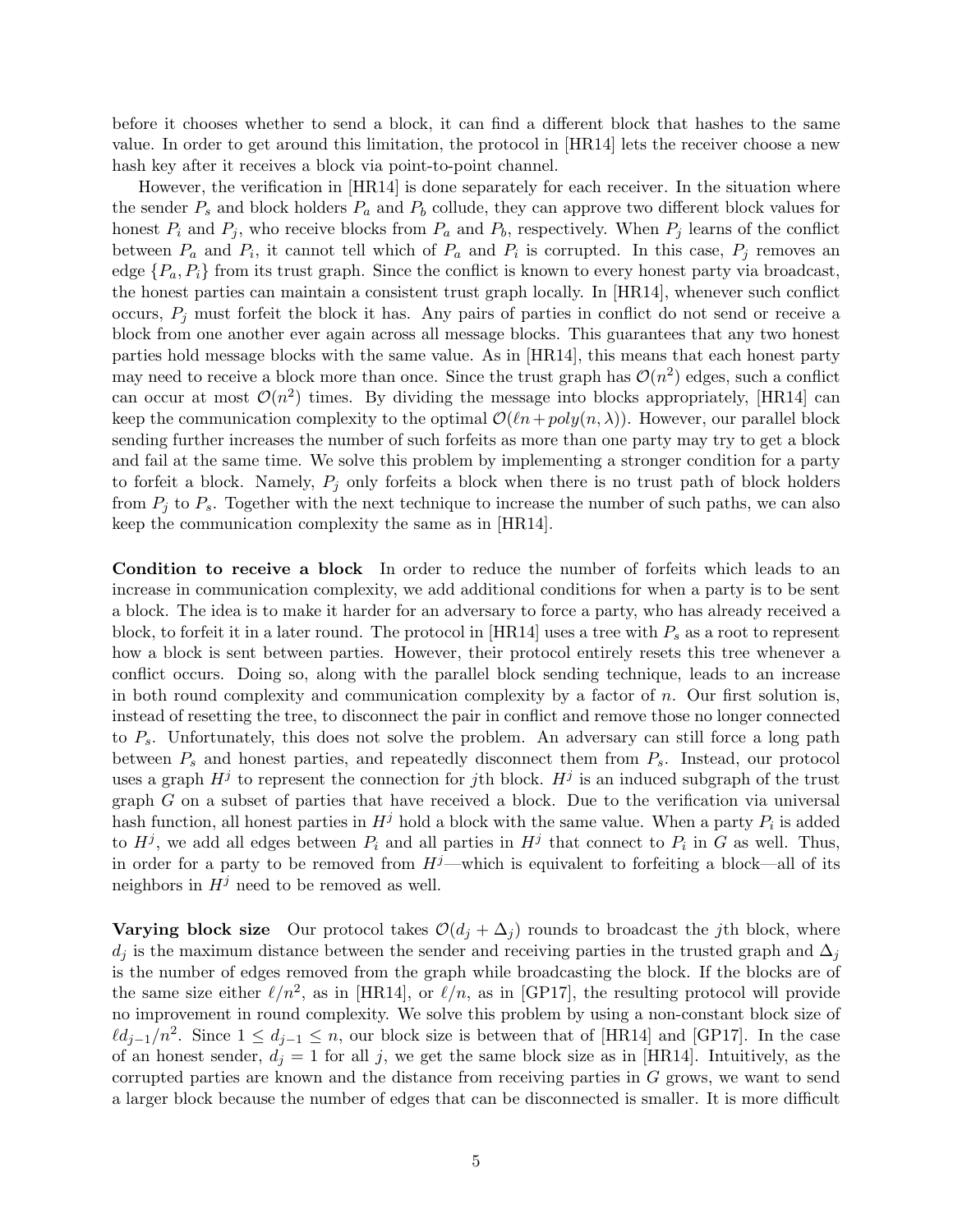for the corrupted parties to make the honest parties resend a block.

## 2 Definitions

Let  $\lambda$  denote the security parameter. A negligible function  $\nu(\lambda)$  is a non-negative function such that for any constant  $c < 0$  and for all sufficiently large  $\lambda$ ,  $\nu(\lambda) < \lambda^c$ . We will denote by  $Pr_r[X]$  the probability of an event X over coins r, and  $Pr[X]$  when r is not specified. For a randomized algorithm A, let  $A(x; r)$  denote running A on an input x with random coins r. If r is chosen uniformly at random with an output y, we denote  $y \leftarrow A(x)$ . Let P be a set of n parties  $\{P_1, \ldots, P_n\}$ . For a finite subset  $A \subset U$ , let  $\overline{A}$  denote  $U \setminus A$  when U is clear from context. For a vertex v of a graph G, we may use  $v \in G$  to denote  $v \in V(G)$ .

**Definition 2.1** (Byzantine Broadcast). A protocol  $\Pi$  for a set of n parties P, with secure private channel between every pair of parties, and a distinguished party  $P_s$  for some  $s \in [n]$ , called a sender, who holds an input  $m \in \mathcal{M}$ , is a secure (Byzantine) broadcast protocol if, at the end of the protocol, the following holds except with negligible probability:

- All honest parties output the same value  $m' \in \mathcal{M} \cup \{\perp\}$ ; and
- If the sender  $P_s$  is honest,  $m' = m$ .

**Definition 2.2** (Universal Hash Function). A family of functions  ${H_k}_{k \in S_H}$  where  $H_k : \mathcal{M} \to Y$ is  $\epsilon$ -universal if for any two distinct  $m, m' \in \mathcal{M}$ ,

$$
\Pr[k \leftarrow S_H : H_k(m) = H_k(m')] \le \epsilon.
$$

A universal hash function can be constructed as follows. Let  $S_H = Y = \mathbb{F} = \mathbb{F}_{2}$ . Let  $m \in \mathcal{M} = \{0,1\}^{\ell}$  be represented by a polynomial  $m(x)$  over  $\mathbb F$  by cutting m in blocks of size  $\lambda$ . We compute  $H_k(m) = m(k) \in Y$ .

## 3 Broadcast Extension

In this section we give an overview of the broadcast constructions of [HR14] and [GP17].

## 3.1 Information-Theoretic Secure Broadcast in  $\mathcal{O}(n^4)$  Rounds

We first describe the broadcast extension protocol of  $[HR14]$ . Informally, the sender  $P<sub>s</sub>$  cuts a long message into blocks. The protocol broadcasts each block sequentially using ITBlockBC. The subprotocol ITBlockBC works as follows. In each loop, a party  $P_a$  who has the block sends it to another party  $P_b$  that has not received it.  $P_b$  then generates and broadcasts a key k for informationtheoretically secure universal hash function. Next,  $P_s$  computes and broadcasts the hash value of the block using the received key. Every party that has the block responds as to whether the block they have gives the same hash value. If there is a pair of parties  $P_c$  and  $P_d$  where  $P_d$  has received a block from  $P_c$  and the two disagree on the hash value, the subprotocol is restarted and  $\{P_c, P_d\}$ is added to a "dispute set" where they will not interact again. This set is kept across multiple executions of ITBlockBC—one for each block. Thus, the conflict can only occur at most  $\mathcal{O}(n^2)$ times across the executions. When no such conflict occurs, each execution of ITBlockBC takes  $\mathcal{O}(n)$ rounds with oracle access to (short) broadcast. By cutting the message into  $n^2$  blocks, the protocol gives  $\mathcal{O}(n^3)$  rounds with the oracle access, and  $\mathcal{O}(n^4)$  rounds when the oracle is substituted by an  $\mathcal{O}(n)$ -round broadcast protocol of [PW96].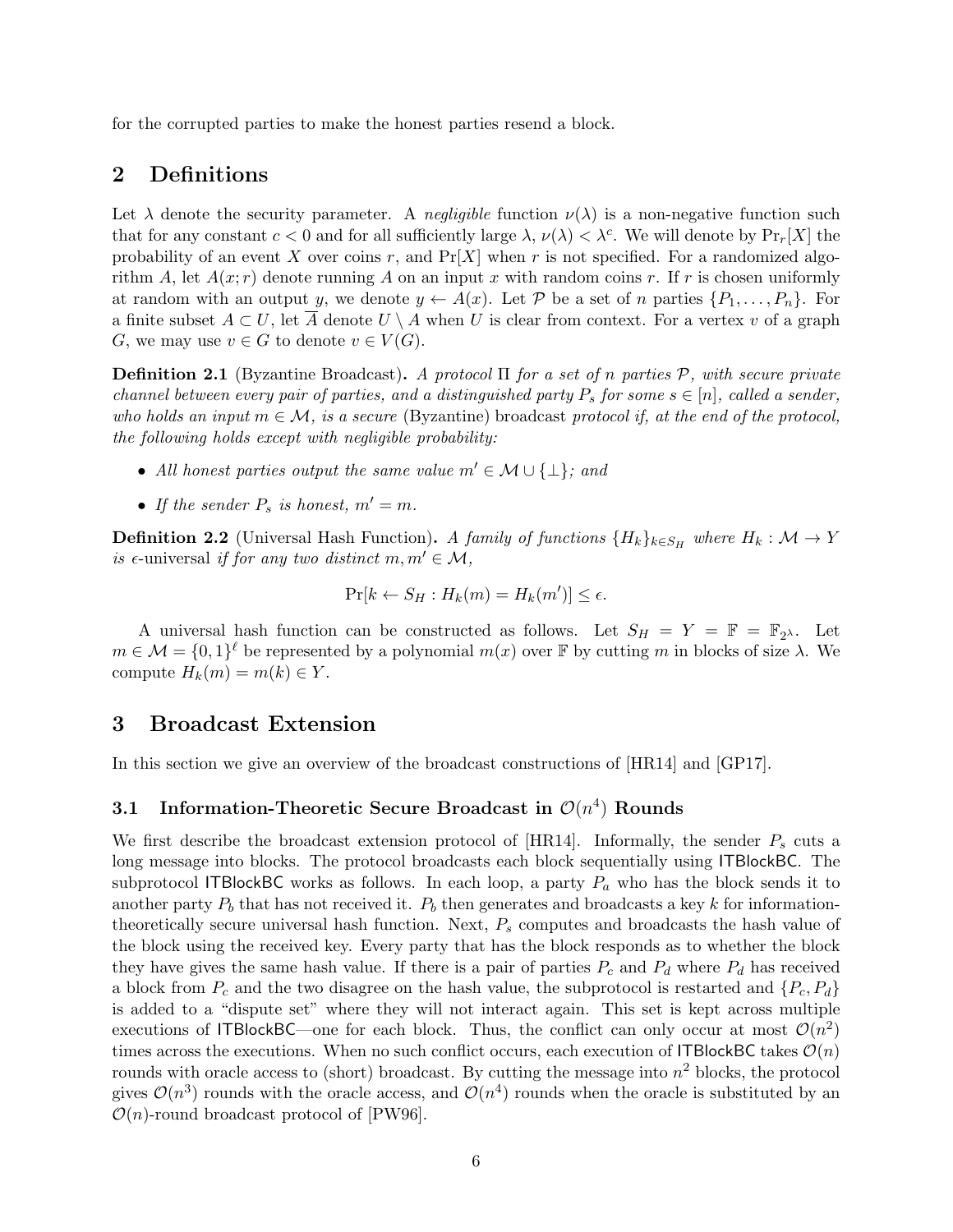Let  ${H_k}_{k \in S_H}$  be a family of universal hash functions with seeds in  $S_H$ . Let  $\mathcal{P} = \{P_1, \ldots, P_n\}$ be a set of all parties. We describe the protocol ITBlockBC in Figure 1.

ITBlockBC $(P_s, m)$ For each party  $P_i$  on input dispute set  $\Delta$ . 1. Initialize a set  $H = \{P_s\}$  and  $T = \emptyset$ . 2. While  $\exists P_x, P_y \in \mathcal{P}$  such that  $P_x \in H$ ,  $P_y \in \overline{H}$  and  $\{P_x, P_y\} \notin \Delta$  do the following: Round 1:  $P_x$  sends  $m_x$  to  $P_y$  via point-to-point channel.  $P_y$  sets  $m_y := m_x$ . Add  $(P_x, P_y)$  to  $T$ . Round 2:  $P_y$  generates and broadcasts  $k \leftarrow S_H$ . Round 3:  $P_s$  broadcasts  $h := H_k(m)$ . Round 4:  $\forall P_i \in H \cup \{P_v\} \setminus \{P_s\}$  if  $h = H_k(m_i)$  broadcasts 1; otherwise, 0. Round 5: If all parties broadcast 1, add  $P_y$  to H. Else, − for all  $(P_i, P_j)$  ∈ T such that  $P_i$  broadcast 1 or  $P_i = P_s$  and  $P_j$  broadcast 0, add  $\{P_i, P_j\}$  to  $\Delta$ ; and – set  $H = \{P_s\}$  and  $T = \emptyset$ . 3.  $\forall P_i \in \mathcal{P}$ , if  $P_i \in H$ , output  $m_i$ ; otherwise, output  $\perp$ .

Figure 1: Information-Theoretic Block Broadcast of [HR14]

The broadcast protocol can be obtained by running ITBlockBC  $n^2$  times as shown in Figure 2

 $LongBC(P_s, m)$ 

- 1. Parties initialize dispute set  $\Delta = \emptyset$ .
- 2. Sender  $P_s$  cuts m into  $n^2$  equal pieces  $m^1, \ldots, m^{n^2}$  (padding if required).
- 3. For  $c = 1, ..., n^2$ , invoke ITBlockBC( $P_s, m^c$ ) and let  $m_i^c$  be the output of  $P_i$ .
- 4. For each  $P_i \in \mathcal{P}$ , if  $m_i^j = \perp$  for some j, output  $\perp$ . Otherwise, output  $m_i^1 || \dots || m_i^{n^2}$  $i^2$ .

Figure 2: Broadcast Extension Using ITBlockBC

**Theorem 3.1** ([HR14]). Assuming an oracle for broadcasting short messages, there exists a broadcast protocol LongBC achieving information-theoretic security in  $t < n$  setting for an  $\ell$ -bit message in  $\mathcal{O}(n^3)$  rounds by communicating  $\mathcal{O}(\ell n + n^3(B(\lambda) + nB(1)))$  bits.

Corollary 3.2 ([HR14]). There exists a broadcast protocol achieving information-theoretic security in  $t < n$  setting for an  $\ell$ -bit message in  $\mathcal{O}(n^4)$  rounds by communicating  $\mathcal{O}(\ell n + n^{10}\lambda)$  bits.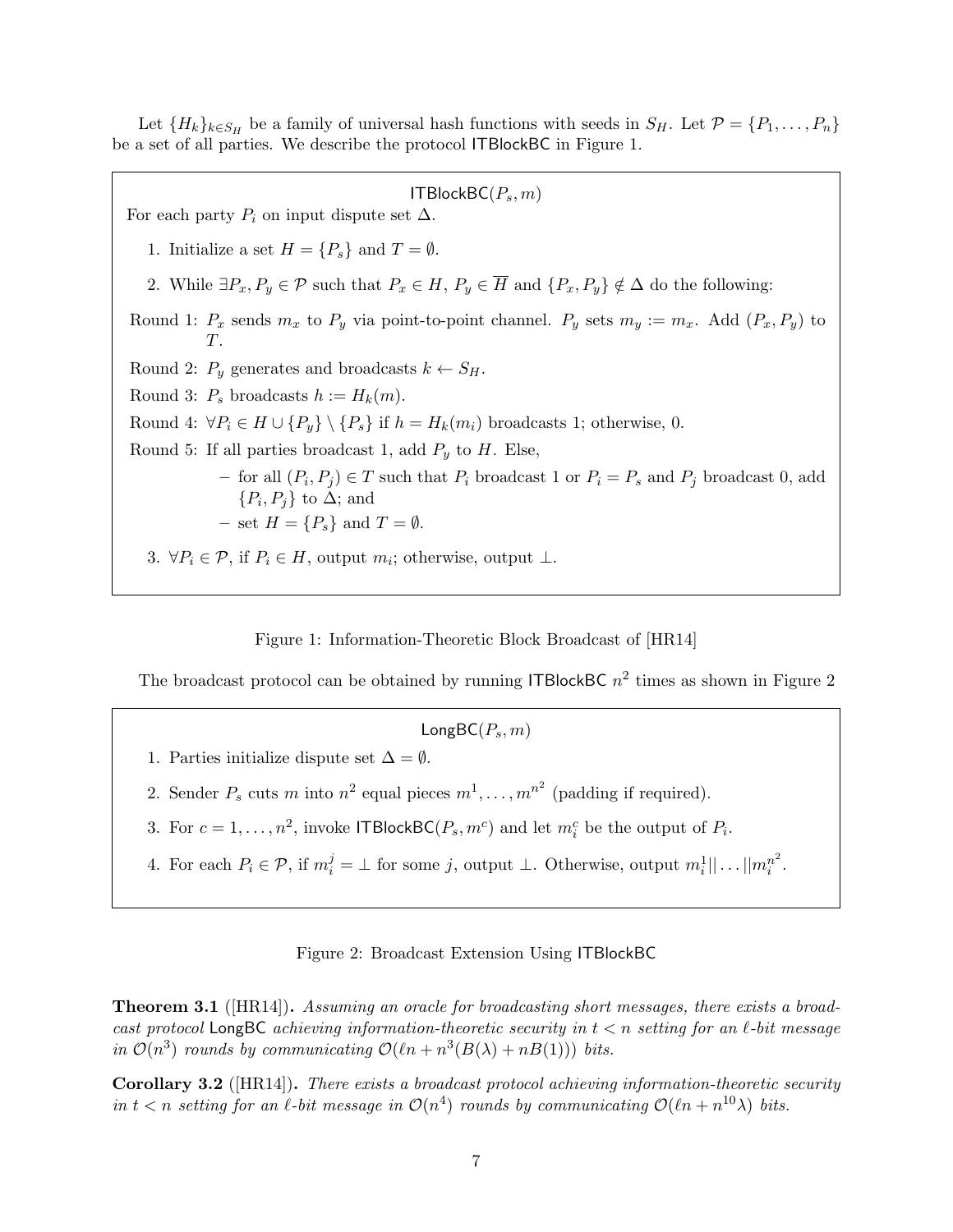## 3.2 Computationally Secure Broadcast in  $\mathcal{O}(n^2)$  Rounds

The construction of [GP17] improves on the computational case of [HR14]. In [HR14] a long message is broadcast in blocks similar to the information-theoretic case above. Instead of generating a new key for universal hash function every time a party receives a block, the sender  $P<sub>s</sub>$  broadcasts a hash value of the block using collision-resistant hash function (CRHF) at the beginning of the subprotocol. When a party  $P_b$  receives a block from  $P_a$ , he can verify it locally with no additional interaction. If the verification fails,  $P_b$  knows that  $P_a$  is corrupted. Thus, the failure can occur at most  $\mathcal{O}(n)$  times. By cutting the message into n blocks, the protocol gives  $\mathcal{O}(n^2)$  rounds with the oracle access, and  $\mathcal{O}(n^3)$  rounds when the oracle is substituted by  $\mathcal{O}(n)$ -round broadcast protocol of [PW96].

In [GP17] this protocol is improved by allowing multiple parties to send and receive a block in the same round. Several checks are added to ensure that this parallel process does not break the correctness and security. This technique speeds up the protocol by a factor of  $n$ .

Let Hash be a collision-resistant hash function. We describe the protocol CryptoBC in Figure 3.

**Theorem 3.3** ([GP17]). Assuming an oracle for broadcasting short messages and CRHFs, there exists a broadcast protocol CryptoBC against a PPT adversary corrupting  $t < n$  parties for an  $\ell$ -bit message in  $\mathcal{O}(n)$  rounds by communicating  $\mathcal{O}(\ell n + (n\lambda + n^3 \log n)B(1))$  bits.

Corollary 3.4 ([GP17]). Assuming CRHFs, there exists a broadcast protocol against a PPT adversary corrupting  $t < n$  parties for an  $\ell$ -bit message in  $\mathcal{O}(n^2)$  rounds by communicating  $\mathcal{O}(\ell n +$  $n^6 \lambda \log n$ ) bits.

## 4 Our Construction

In this section we show how to improve information-theoretic secure broadcast for long messages in [HR14]. In [GP17], Ganesh et al. show that it is possible to broadcast a message of arbitrary length  $\ell$  using  $\mathcal{O}(n)$  rounds having  $\mathcal{O}(n)$  black-box access to a broadcast protocol for single bit, assuming CRHF. Thus, combining the result with [DS83] gives a broadcast protocol for a message of arbitrary length in  $\mathcal{O}(n^2)$  rounds under the same assumption. On the other hand, the best result for information-theoretic broadcast for arbitrary long messages by [HR14] uses  $\mathcal{O}(n^3)$  rounds having  $\mathcal{O}(n^3)$  black-box access to a broadcast protocol for single bit. Thus, combining the result with [PW92, PW96] gives a broadcast protocol in  $\mathcal{O}(n^4)$  rounds. We show that several techniques, including parallel block broadcast in [GP17], can be used to improve this result to  $\mathcal{O}(n^3)$  rounds.

We first describe a protocol ImprovedBlockBC that broadcasts a block of a long message using an oracle broadcasting short messages. Besides the message block as an input of the sender, each party  $P_i$  maintains a trust graph  $G_i$  across executions of ImprovedBlockBC for all message blocks. While our trust graph and the dispute set in [HR14] provide similar information, our protocol takes into account some properties of graph such as the length of a shortest path between a pair of nodes. Finally, we describe our broadcast protocol ImprovedLongBC running ImprovedBlockBC as a subprotocol. This protocol is similar to LongBC (in Section 3) but with a varying number of blocks depending on the state of the trust graph at the end of each execution of ImprovedBlockBC.

#### 4.1 Improved Block Broadcast

The protocol ImprovedBlockBC modifies ITBlockBC (in Section 3) using several techniques. Similar to ITBlockBC, each party uses a universal hash function to verify whether a block it receives is "correct"—meaning that all honest parties agree on the value of the message block. To speed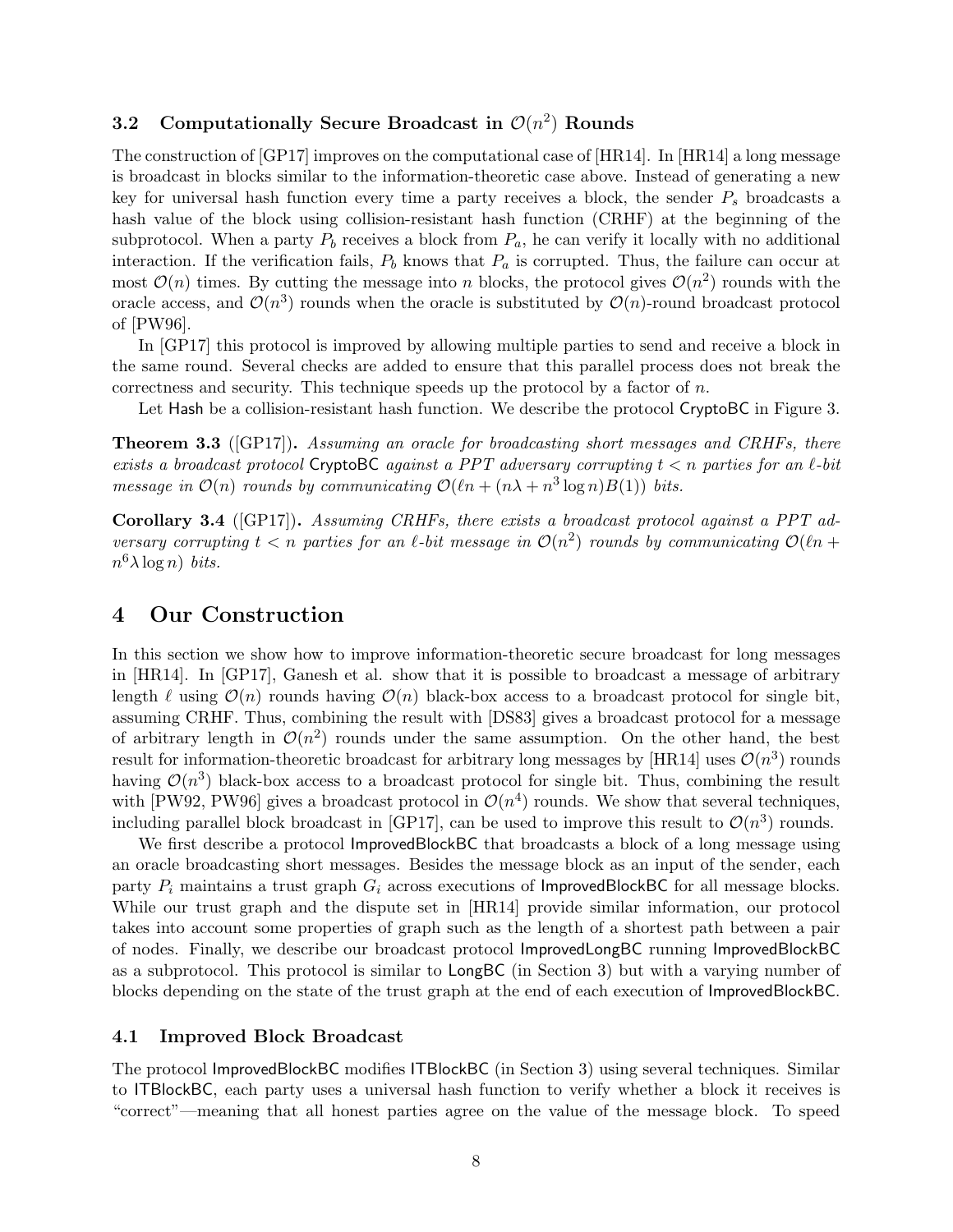$CryptoBC(P_s,m)$ 

Hash Agreement phase:

- 1.  $P_s$  cuts m into n equal pieces  $m^1, \ldots, m^n$  (padding if required).
- 2. For  $c = 1, ..., n$ ,  $P_s$  computes and broadcasts  $h^c = \text{Hash}(m^c)$  to all parties.

Block Agreement phase: For each party  $P_i$ 

1. Initialize

- $C_i = \emptyset$ ,  $c_i = 1$ ,  $r = 1$ ;
- $T_i^k[j, l] = 1$  for  $j, l, k \in [n]$ ;
- $H_i^k = \{P_s\}$  for  $k \in [n];$
- 2. While  $r \leq n + t$  do
	- (a) If  $P_i \in \overline{H}_i^{c_i}$  $\mathcal{C}_i^c$ ,  $\exists P_j \in H_i^{c_i} \setminus C_i$  and  $|H_i^{c_i} \cup C_i| \geq r - c_i + 1$ , broadcast (send, j,  $c_i$ ).
	- (b) Let (send, x, y) be the output of the broadcast from  $P_j \notin C_i$ .
		- i. if  $T_i^y$  $i[i; j] = 1$  and there is only one broadcast from  $P_j$ , then set  $T_i^y$  $j_i^y[x, j] = 0,$ and if  $x = i$  and  $P_i \in H_i^y$  $i<sup>y</sup>$ , send  $m_i<sup>y</sup>$  $i<sup>y</sup>$  to  $P_j$  via point-to-point channel;
		- ii. else, add  $P_j$  to  $C_i$ .
	- (c) If  $P_i$  broadcast (send, j, c<sub>i</sub>) in Step 2(a), let  $\overline{m}_j^{c_i}$  be the message block received from  $P_j$ 
		- i. if  $h^{c_i} = \text{Hash}(\overline{m}_j^{c_i})$ , then increment  $c_i$  by 1, set  $m_i^{c_i} = \overline{m}_j^{c_i}$  and broadcast  $(\mathsf{happy}, H_i^{c_i}, C_i, c_i);$
		- ii. else, broadcast (unhappy,  $c_i$ ) and add  $P_j$  to  $C_i$ .
	- (d) Let v be the output of the broadcast from  $P_j \notin C_i$  in Step 2(c) who broadcast (send,  $\star$ ,  $\star$ ) in Step 2(a) this round
		- i. if  $v = (\text{happy}, H_j^x, C_j, x), H_j^x \cup C_j \subseteq H_i^x \cup C_i$  and  $|H_j^x \cup C_j| \geq r x + 1$ , then add  $H_j^x \cup \{P_j\}$  to  $H_i^x$ ;
		- ii. if  $v = (unhappy, x)$  do nothing;
		- iii. else, add  $P_j$  to  $C_i$ .
	- (e) If  $r = c_i + t$  and  $P_i \in \overline{H}_i^{c_i}$  $\zeta_i^{\mathfrak{c}_i}$ , then exit while loop.
- 3. If  $m_i^k = \perp$  for some  $k \in [n]$ , output  $\perp$ . Otherwise, output  $m_i^1 || \dots || m_i^n$ .

Figure 3: Computationally Secure Broadcast of  $[GP17]$  against  $t < n$  corruption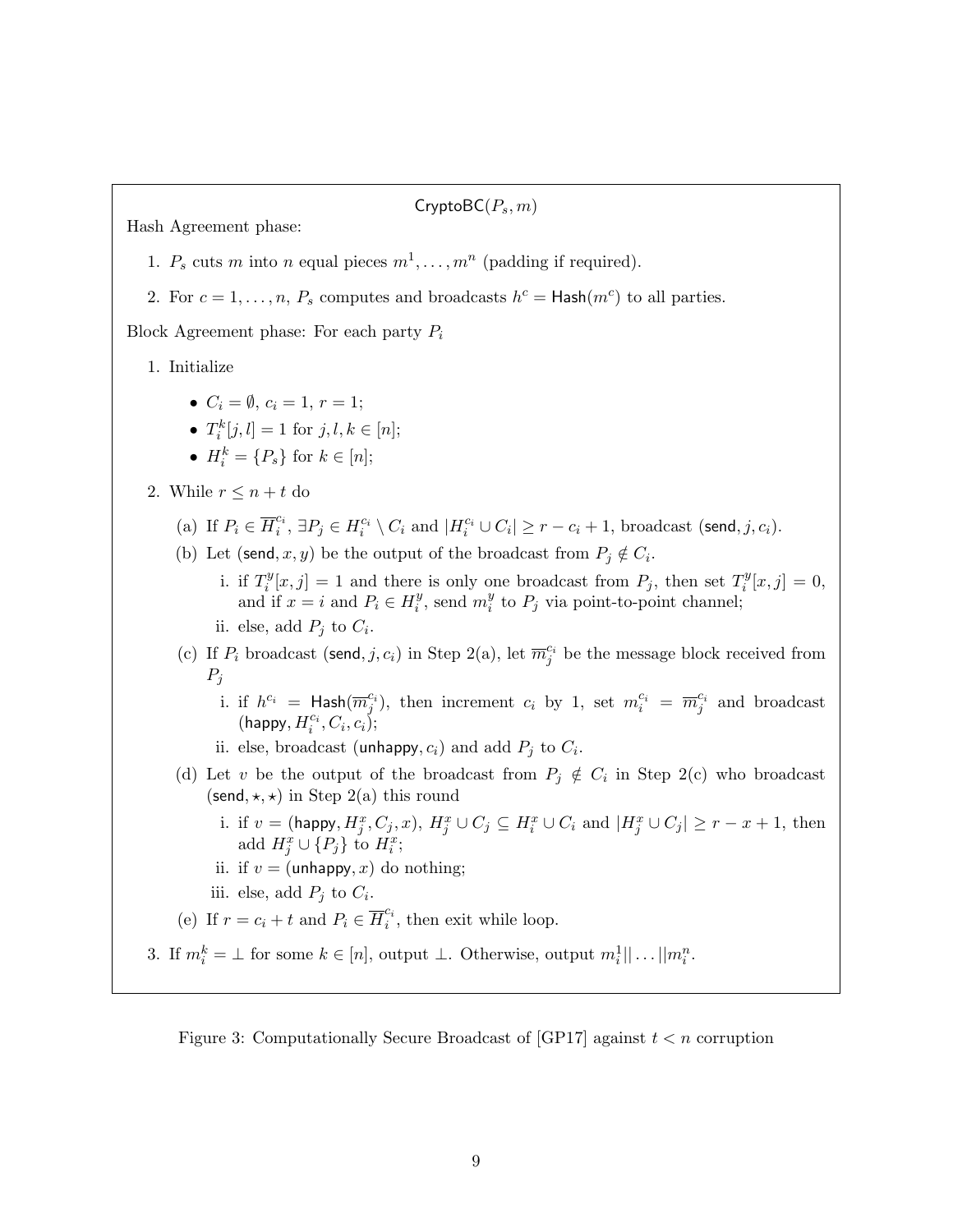up the protocol, it also employs some of the parallel processing technique in [GP17]. Similar to CryptoBC of [GP17], ImprovedBlockBC allows multiple pair of parties to send and receive blocks at the same time. Additional conditions are checked to ensure that all honest parties agree on which parties sending and receiving blocks at all time. When all parties follow the protocol honestly, every party receives the block concurrently and ImprovedBlockBC terminates in  $\mathcal{O}(1)$  round (with oracle access to short broadcast). On the other hand, ImprovedBlockBC operates on one block at time, unlike CryptoBC where different pairs of parties may send and receive different blocks at the same time. This is unavoidable due to the weaker guarantee of universal hash functions compared to that of collision-resistant hash functions.

We replace the dispute set  $\Delta$ , the set H of parties that have already received a block, and the history set T with a trust graph  $G_i$  and a graph  $H_i$ . While they contain the same information, we utilize the graph properties including connectivity and path length in our protocol. Similar to ITBlockBC, a party may forfeit a block due to conflict in universal hash value. Instead of resetting the block broadcast entirely as in ITBlockBC—which can lead to larger round complexity—we minimize the number of such forfeits using two techniques. First, a party  $P_i$  is only sent a block when all of its neighbors in the trust graph that are closer to the sender already have the block. (In that case, we say  $P_j$  is "ready to receive a block.") Second,  $P_j$  only forfeits a block if it is disconnected to  $P_s$  in  $H_i$ , which only occurs when all of the neighbors above are also disconnected.

Let  ${H_k}_{k \in S_H}$  be a family of universal hash functions with seeds in  $S_H$ . Let  $\mathcal{P} = \{P_1, \ldots, P_n\}$ be a set of all parties with fixed ordering, e.g.,  $P_1 > P_2 > \ldots > P_n$ . Each party  $P_i$  keeps its trusted graph  $G_i$ , where each node represents a party in  $P$ , throughout ImprovedBlockBC for all message blocks. In the beginning of the first block,  $G_i$  is initialized to a complete graph  $C_n$ . If a broadcast protocol from  $P_a$  fails,  $P_i$  isolates  $P_a$  in  $G_i$  by removing all edges connecting to  $P_a$ . Let  $G(P_s)$ denote the connected component of  $G$  containing  $P_s$ . We describe the protocol ImprovedBlockBC in Figure 4. Note that all broadcasts in the same step can be done in parallel.  $P_i$  ignores all messages it does not expect as specified by the protocol.

**Definition 4.1.** Let G be a graph on P and  $H \subseteq G(P_s)$ . We say  $P_j$  is ready to receive a block from  $P_i$  with respect to  $(H, G, P_s)$  if all of the following holds:

- $P_j$  is a neighbor of  $P_i$  in  $G_i$ ;
- $P_i \notin H$ ;
- For every shortest path from  $P_j$  to  $P_s$ ,  $(P_j, P_{j_k}, \ldots, P_s)$ ,  $P_{j_k} \in H$ ;
- $P_i$  is the maximal such  $P_{j_k}$  (with respect to the ordering given above).

Now we prove the following properties of ImprovedBlockBC. The following lemma shows that  $G_i$ and  $H_i$  of honest parties are the same as they are only updated using information that is broadcast.

**Lemma 4.2.** Suppose all honest parties hold the same  $G_i$  at the beginning of ImprovedBlockBC. Then, at the end of each while loop, all honest parties hold the same  $G_i$  and  $H_i$ .

*Proof.* Assuming all honest parties hold the same  $G_i$  and  $H_i$  at the beginning of a while loop. Then in Round 1,2 and 3, all honest parties agree whether  $P_y$  is ready to receive a block from  $P_x$ . Then, by the agreement property of broadcast, all honest parties agree on edge removal of  $G_i$  in Round 3 and hold the same recording  $(k_y, P_x, P_y)$ 's. Also by the agreement property, all honest parties agree on edge removal of  $G_i$  in Round 4 and 5. Finally, by the agreement property and the consistency of  $G_I$ , they also agree on modification of  $H_i$  in Round 5. Since the honest parties hold the same  $G_i$  and initialize the same  $H_i$  at the beginning of the protocol, the consistency of  $G_i$  and  $H_i$  holds at the end of each while loop.  $\Box$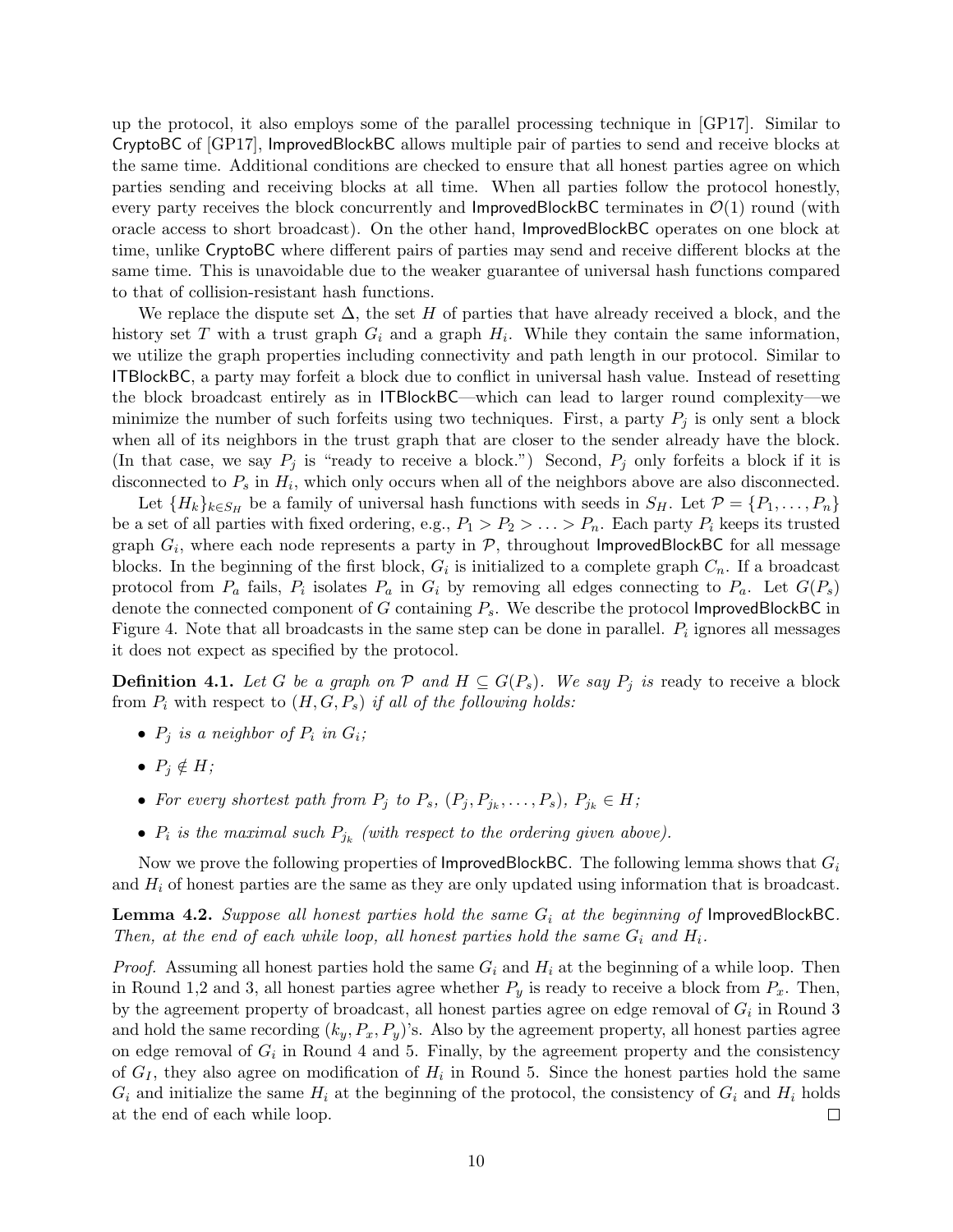ImprovedBlockBC( $P_s$ ,  $m$ ) For each party  $P_i$  on input a trust graph  $G_i$ . 1. Initialize a graph  $H_i \subseteq G_i(P_s)$  with only one vertex  $P_s$  and no edge. 2. While  $P_i \in G_i(P_s)$  and  $|V(H_i)| < |V(G_i(P_s))|$ , clear all records and do Round 1: If  $P_i \in H_i$ , for each  $P_j$  ready to receive a block from  $P_i$  with respect to  $(H_i, G_i, P_s)$  $P_i$  sends  $m_i$  to  $P_j$  via point-to-point channel. Round 2: If  $P_i \notin H_i$  and is ready to receive a block from  $P_j$  with respect to  $(H_i, G_i, P_s)$ , (a) if  $P_i$  does not receive  $m_j$  or receive more than one block from  $P_j$  in Round 1, broadcast (fail,  $P_j$ ) and remove  $\{P_i, P_j\}$  from  $E(G_i)$ ; (b) else, sample  $k \leftarrow S_H$  and broadcast  $(k, P_i)$  and record  $(k, P_i, P_i)$ . Round 3: When  $P_i$  outputs  $(A_y, P_x)$  broadcast by  $P_y$ , if  $\{P_x, P_y\} \notin E(G_i)$  or  $P_y$  is not ready to receive a block from  $P_x$  with respect to  $(H_i, G_i, P_s)$ , isolate  $P_y$  in  $G_i$ . Else (a) if  $A_y = \text{fail}$ , remove  $\{P_x, P_y\}$  from  $E(G_i)$ ; (b) if  $A_y = k_y$ , record  $(k_y, P_x, P_y)$ ; (c) if  $P_i = P_s$ , broadcast  $(H_{k_y}(m), P_y);$ (d) if  $P_i$  receives multiple broadcast messages from  $P_y$  this round or  $A_y$  is not one of the above, isolate  $P_y$  in  $G_i$ . Round 4: When  $P_i$  outputs  $(h_y, P_y)$  broadcast by  $P_s$ , if  $(k_y, P_x, P_y)$  is not recorded, output  $\perp$  and abort; else if  $P_i \in H_i$  or received  $m_j$  in Round 1, check if  $H_{k_y}(m_i) = h_y$  or  $H_{k_y}(m_j) = h_y$ , respectively. Broadcast (true,  $P_y$ ) or (false,  $P_y$ ) accordingly. If there exists a record  $(k_y, P_x, P_y)$  without  $(h_y, P_y)$  broadcast, output  $\perp$  and abort. Round 5: When  $P_i$  outputs (true,  $P_y$ ) or (false,  $P_y$ ) with  $(k_y, P_x, P_y)$  recorded broadcast by  $P_b$ either in  $H_i$  or with  $(k_b, P_a, P_b)$  recorded,  $P_i$  appends  $(P_b, true/\text{false})$  to the recording  $(k_y, P_x, P_y)$ . Isolate any  $P_b$  broadcasting both (true,  $P_y$ ) and (false,  $P_y$ ), or  $P_b$  either in  $H_i$  or with  $(k_b, P_a, P_b)$  recorded broadcasting neither. At the end of this round,  $P_i$  processes each recorded  $(k_y, P_x, P_y, \ldots)$  one by one in the order of  $P_y$  as follows. (a) For each  $P_b \in H_i$  whose  $(P_b, \text{false})$  is appended, i. for each  $P_a$ ,  $P_b$ 's neighbor in  $G_i$ , if  $(P_a, true)$  is appended (or  $P_a = P_s$ ), remove  $\{P_a, P_b\}$  from  $E(G_i)$  and  $E(H_i)$ ; ii. remove  $P_b$  from  $H_i$ . (b) For each  $P_b$  with  $(k_b, P_a, P_b, ...)$  recorded, if  $(P_a, true)$  is appended (or  $P_a = P_s$ ), remove  $\{P_a, P_b\}$  from  $E(G_i)$  and append fail to  $(k_b, P_a, P_b, \ldots)$ . (c) Ignore  $P_b$  that is removed from  $H_i$  earlier this round. After processing all records, remove any  $P_a$  no longer connected to  $P_s$  in  $H_i$  from  $H_i$ . For each recorded  $(k_y, P_x, P_y, \ldots)$ , if  $P_x$  is still in  $H_i$ ,  $\{P_x, P_y\}$  is still in  $E(G_i)$ and no fail appended, add  $P_y$  to  $V(H_i)$  and  $\{P_x, P_y\}$  to  $E(H_i)$  and if  $P_i = P_y$ , set  $m_i = m_{\nu}$ . 3. If  $P_i \in H_i$ , output  $m_i$ . Otherwise, output  $\perp$ .

Figure 4: Improved Block Broadcast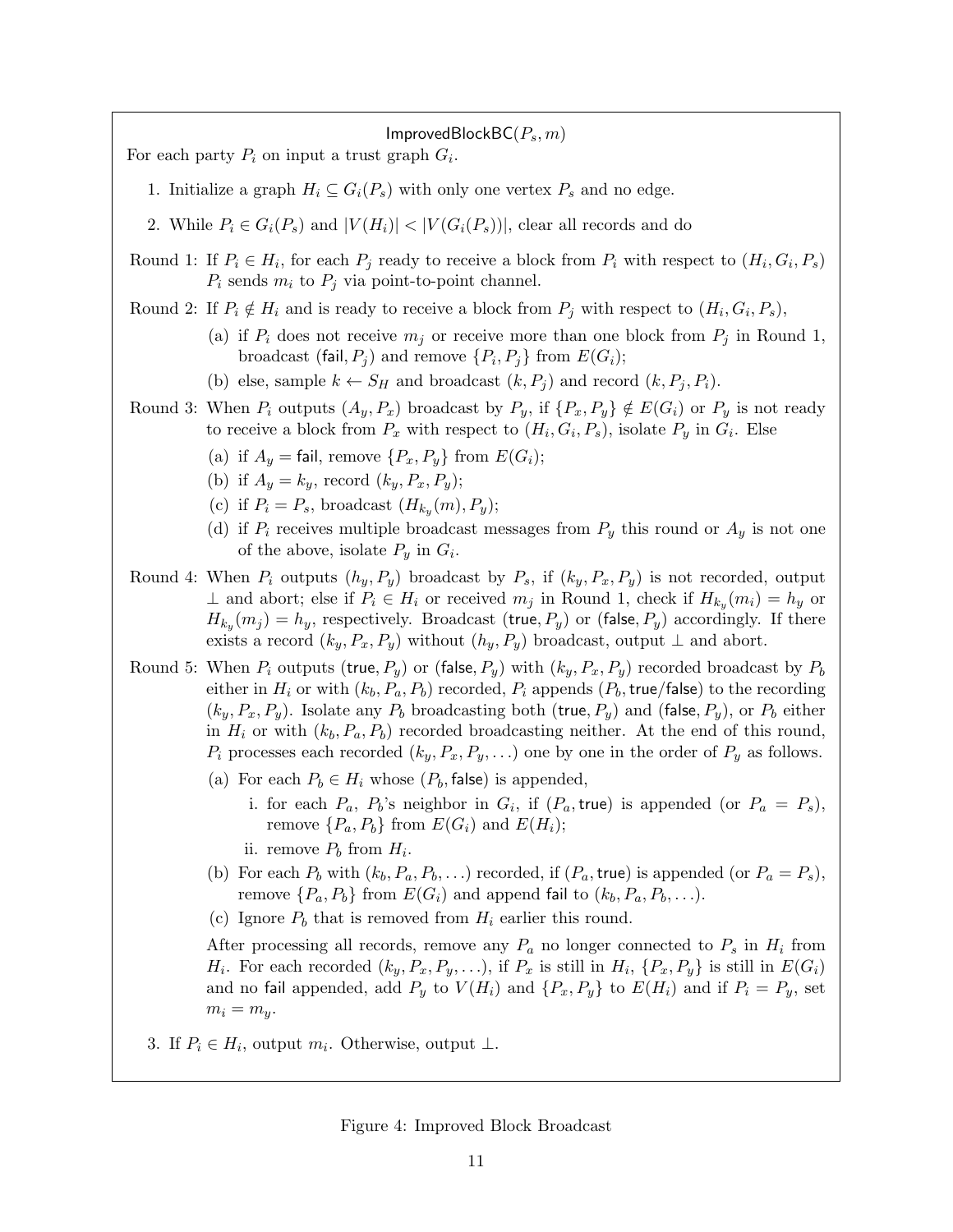From this point onward, we assume all honest parties hold the same  $G_i$  at the beginning of ImprovedBlockBC, and denote the same  $G_i$  and  $H_i$  for all honest  $P_i$  by G and H, respectively. The following lemma shows the consistency of the values hold by honest parties. We use the property of universal hash functions when the keys are chosen uniformly at random by honest parties.

Lemma 4.3. Except with negligible probability, at the end of each while loop, all honest parties in H hold the same value m.

*Proof.* Assume that at the beginning of a loop, all honest parties in  $H$  hold the same value  $m$ . Suppose  $P_i$  is an honest party added to H in this loop. The statement holds trivially if there is no other honest party in H at the end of the loop. Suppose there is another honest party  $P_i$  in H at the end of the loop. Then  $P_i$  broadcasts  $(k_i, P_a)$  for some  $P_a \in H$  in Round 2 and  $P_s$  broadcasts  $(h_i, P_i)$  in Round 3. Also,  $P_j$  broadcasts (true,  $P_i$ ) in Round 4; otherwise,  $P_j$  would be removed from or not added to  $H_i$ . Since  $P_i$  and  $P_j$  are honest  $H_{k_i}(m_a) = H_{k_i}(m_j) = h_i$ . By the property of universal hash function, since  $k_i$  is chosen honestly independent of the messages, except with negligible probability,  $m_a = m_j = m$ . The result follows as the first loop has  $V(H) = \{P_s\}.$  $\Box$ 

Let Good be the event that, at the end of each while loop, all honest parties in  $H$  hold the same value m.

**Lemma 4.4.** Assuming the event Good occurs, for any two different honest parties  $P_i$  and  $P_j$ ,  ${P_i, P_j} \in E(G)$  at any point in the protocol. Furthermore, at the end of the protocol, either all honest parties are in H and output the same m, or output  $\bot$ .

*Proof.* An honest  $P_a$  removes  $\{P_i, P_j\}$  from  $E(G)$  when one of the following holds:

- 1.  $P_j$  is ready to receive a block from  $P_i$  but does not get one or get more than one in Round 1 and broadcasts (fail,  $P_i$ ) in Round 2;
- 2.  $P_j$  broadcasts malformed or multiple messages in Round 2;
- 3.  $P_i$  and  $P_j$  broadcast different (true/false,  $P_y$ ) with  $(k_y, P_x, P_y)$  recorded in Round 4.

By Lemma 4.2, the first two conditions do not occur for honest  $P_i$  and  $P_j$ . By Lemma 4.3, the last condition does not occur for honest  $P_i$  and  $P_j$ . Thus,  $\{P_i, P_j\}$  is never removed from  $E(G)$ .

By the agreement property of broadcast, honest parties agree on the abort condition in Round 4. If the abort condition does not occur, the protocol ends when  $P_i \notin G(P_s)$  or  $|V(H)| = |V(G(P_s))|$ . Since honest parties are connected in  $G$ , they agree on the first condition. The honest parties also agree on the second condition by Lemma 4.2, and if the first condition does not hold, it implies  $P_i \in H = G(P_s)$  for all honest  $P_i$ . By Lemma 4.3, they all output m.  $\Box$ 

Let  $G^*$  be the trust graph G at the end of the protocol. Let  $H^* = G^*(P_s)$ . We let  $d(P_i)$  denote the length of the shortest path from  $P_i$  to  $P_s$  in  $H^*$  and  $d = \max_i d(P_i)$ . For  $j = 1, \ldots, d$ , let  $\Delta_j$ be the number of edges removed from G when all parties  $P_i$  with  $d(P_i) \leq j$  are last added to H (i.e., not removed later in the protocol). We have  $0 \leq \Delta_1 \leq \Delta_2 \leq \ldots \leq \Delta_d \leq \Delta$ 

**Lemma 4.5.** Suppose a party  $P_i$  is in H at the end of the protocol, then  $P_i$  is last added to H in  $t_i = t(P_i) \leq d(P_i) + \Delta_{d(P_i)}$  loops. In particular, assuming the event Good occurs, the protocol ends in  $5(d + \Delta)$  rounds.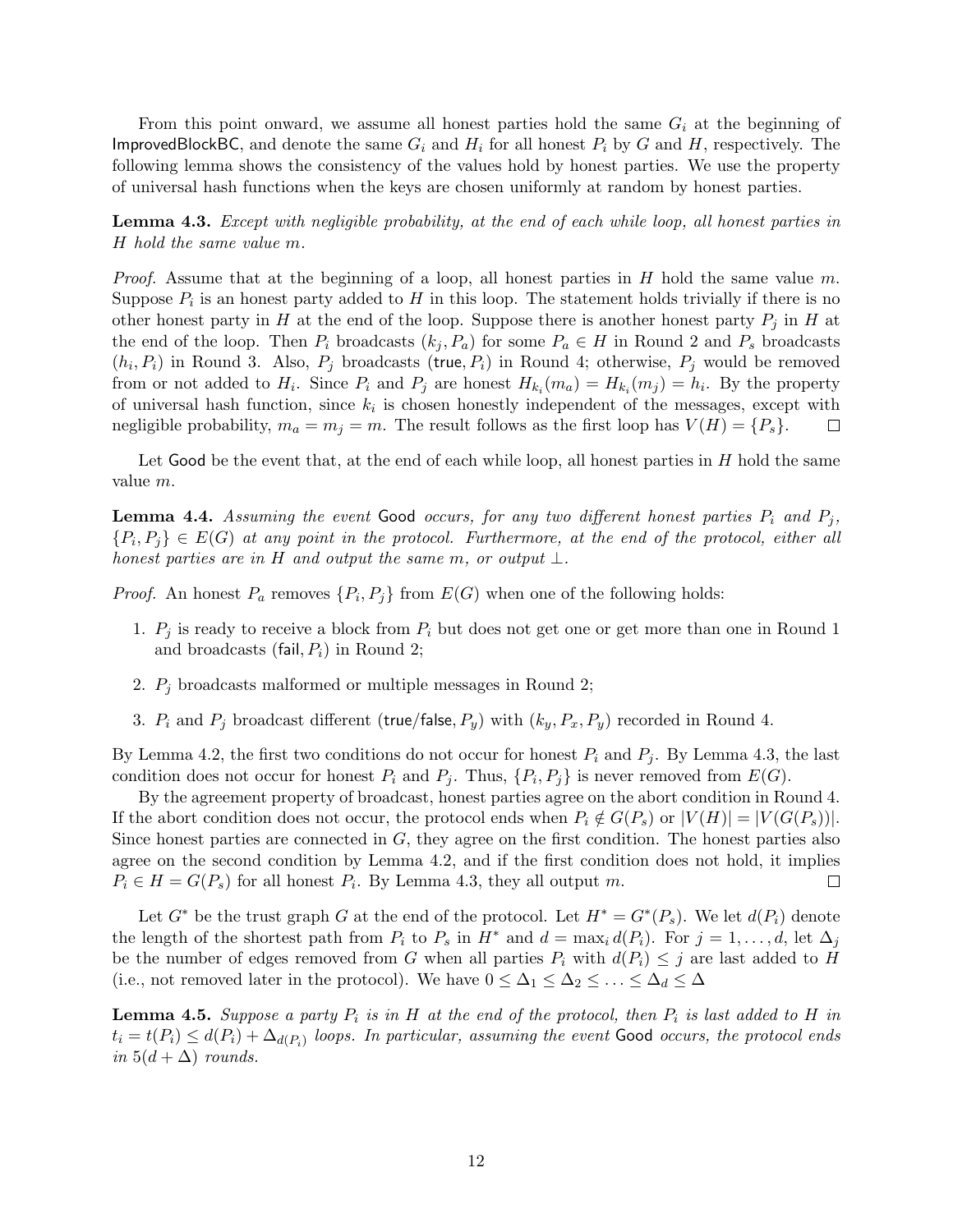*Proof.* We prove the statement by induction on  $d(P_i)$ . Clearly, when  $d(P_i) = 1$ ,  $(P_i, P_s) \in E(G^*)$ and  $P_s$  sends a block to  $P_i$  every loop until  $P_i$  is added to H. If  $P_i$  fails to be added, a neighbor of  $P_i$  broadcasts (false,  $P_i$ ), and thus there must be an edge  $(P_a, P_b)$  that gets removed from  $E(G)$ . Thus,  $t_i = t(P_i) \leq d(P_i) + \Delta_1$ . Suppose any  $P_j$  with  $d(P_j) = d(P_i) - 1$  is last added to H in  $t_j \leq d(P_j) + \Delta_{d(P_i)} = d(P_i) + \Delta_{d(P_i)} - 1$  loops. In the  $(t_j + 1)$ th loop, either  $P_i \in H$  or  $P_i \notin H$ . Suppose  $P_i \in H$ . Then  $P_i$  is not removed in or after this loop as  $P_j$  is not. Otherwise, a neighbor  $P_i$  of  $P_i$  on the shortest path will have to be added after  $t_i$ th loop, which is a contradiction. Thus,  $t_i \le t_j \le d(P_i) + \Delta_{d(P_i)}$ . Now suppose  $P_i \notin H$ . Then  $P_i$  is ready to receive a block from one of its neighbors every loop after  $t_i$  as all of its neighbors on the shortest path are in H and have never been removed. Thus, in every loop after  $t_i$ , either  $P_i$  gets a block or an edge gets removed from  $E(G)$ . Therefore,  $t_i = t_j + 1 + (\Delta_{d(P_i)} - \Delta_{d(P_i)-1}) \leq d(P_i) + \Delta_{d(P_i)}$ .

Now assume that the event Good occurs. If an honest party is in  $H$  at the end of the protocol, then by Lemma 4.4, all honest parties are in  $H$  at the end of the protocol. The last honest party is last added to H in  $d + \Delta$  loops, i.e.,  $5(d + \Delta)$  rounds. Otherwise, suppose all honest parties are not in H at the end of the protocol. By Lemma 4.4 and the agreement property of broadcast, honest parties terminate at the same time. Let  $t^*$  be the last loop before the termination. Suppose that every party follows the protocol correctly from the next loop onward. Then an honest party  $P_i$  will stay in  $G_i(P_s)$  and be added to H within  $t' \leq d + \Delta$  loops. We have  $t^* \leq t' \leq d + \Delta$  as well.  $\Box$ 

**Lemma 4.6.** Let  $d_0$  be the maximum length of the shortest path from any honest party to  $P_s$  at the beginning of the protocol. Let  $d_1$  be the maximum length of the shortest path from any honest party to  $P_s$  at the end of the protocol. The number of times a block is sent to and from honest parties is at most  $\mathcal{O}(n + \Delta + n(d_1 - d_0)).$ 

*Proof.* Every party in  $G^*(P_s)$  must receive a block at least once. Thus, we need n times. A party receives a block more than once under two conditions:

- 1.  $P_i \notin H$  is ready to receive a block from  $P_i$  but fails due to
	- (a)  $P_i$  does not send a block; or
	- (b)  $(P_i, P_j)$  is removed from  $E(G)$ ; or
	- (c)  $P_i$  is removed from  $H$ .
- 2.  $P_i \in H$  is removed from H.

For  $1(a)$  and  $1(b)$ ,  $|E(G)|$  decreases by 1. For  $1(c)$  and 2, the shortest path of some party increases by at least 1. Thus, the number of additional times a party needs to get a block is bounded by  $\Delta + n(d_1 - d_0).$  $\Box$ 

#### 4.2 Improved Broadcast Extension

Now we are ready to describe our main construction of broadcast extension using block broadcast ImprovedBlockBC as a subprotocol. As in  $[HR14]$ , in order to broadcast a message m of arbitrary length  $\ell$ , we cut m into q blocks. Unlike in [HR14], the block size will vary depending on the trust graph G at the end of the previous block. In particular, each block  $m_j$  has length  $\ell_j = \ell d_{j-1}/n^2$ where  $d_j$  is the maximum length of the shortest path from  $P_s$  to any  $P_i$  connected to  $P_s$  at the end of jth execution of ImprovedBlockBC. We let  $d_0 = 1$  and allow the last block to be shorter so that the length of all q blocks add up to  $\ell$ . We then run ImprovedBlockBC in Figure 4 q times sequentially as shown in Figure 5.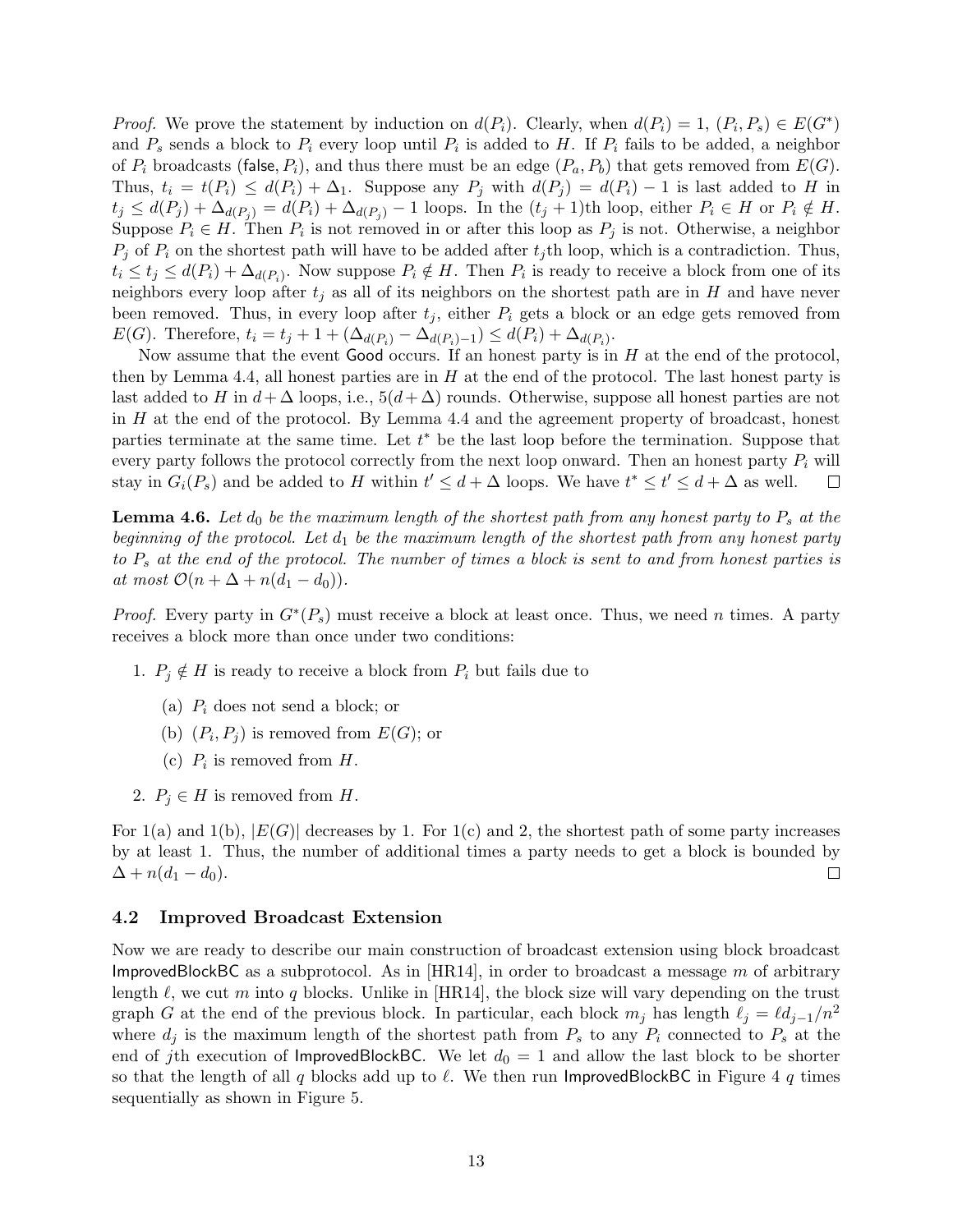$ImprovedLongBC(P<sub>s</sub>, m)$ 

- 1. Each party  $P_i$  initializes a trust graph  $G_i = C_n$ , a complete graph on  $V = \mathcal{P}$ .
- 2. Sender  $P_s$  initializes  $m_1$ , the first  $\ell_1$  bits of m where  $\ell_1 = \ell/n^2$  (padding if  $\ell$  is not divisible by  $n^2$ , and sets  $c = 1$ .
- 3. While  $\sum_{j=1}^c \ell_j < \ell$ , do the following:
	- (a) Invoke ImprovedBlockBC( $P_s, m_c$ ) and let  $m_c^i$  be the output of  $P_i$ .
	- (b) If  $|m_c^i| \neq \ell_c$ ,  $P_i$  aborts.
	- (c) Compute  $d_c$  the maximum length of the shortest path from  $P_s$  to any  $P_i$  connected to  $P_s$ .
	- (d) Let  $\ell_{c+1} = \ell d_c/n^2$  and  $m_{c+1}$  be the next  $\ell_{c+1}$  bits of m.
	- (e) increase  $c$  by 1.
- 4. For each  $P_i$ , if  $m_j^i = \perp$  for some j, output  $\perp$ . Otherwise, output  $m_1^i || \dots || m_q^i$  where q is the number of ImprovedBlockBC invoked.

#### Figure 5: Broadcast Extension Using ImprovedBlockBC

Now we prove the round complexity and communication complexity of ImprovedLongBC. Let  $d_i$  be the maximum length of the shortest path from  $P_s$  to any  $P_i$  connected to  $P_s$  at the end of jth execution of ImprovedBlockBC, and  $\Delta_i$  be the decrease in number of edges of G.

Lemma 4.7. Assuming an oracle for broadcasting short messages, ImprovedLongBC takes at most  $\mathcal{O}(n^2)$  rounds.

Proof. The round complexity of LongBC is the sum of the round complexity of ImprovedBlockBC. By Lemma 4.5, the round complexity is

$$
\sum_{j=1}^{q} 5(d_j + \Delta_j) = 5\left(\sum_{j=1}^{q} d_j + \sum_{j=1}^{q} \Delta_j\right)
$$

Since  $\ell = \sum_{j=1}^q \ell_j = \ell(1 + \sum_{j=1}^{q-1} d_j)/n^2$ ,

$$
\sum_{j=1}^{q} d_j = n^2 - 1 + d_q \le n^2 + n - 1
$$

 $\Box$ 

and  $\sum_{j=1}^{q} \Delta_j \leq |E(C_n)| \leq n^2/2$ . We have the round complexity  $\mathcal{O}(n^2)$ .

Let  $d'_j$  be the maximum length of the shortest path from  $P_s$  to any honest  $P_i$  connected to  $P_s$ at the end of jth execution of ImprovedBlockBC. Let  $B(l)$  be the communication complexity of broadcasting l bits.

Lemma 4.8. The number of bits sent and received by honest parties in ImprovedLongBC is at most  $\mathcal{O}(\ell n + n^3(B(\lambda) + nB(\log n))).$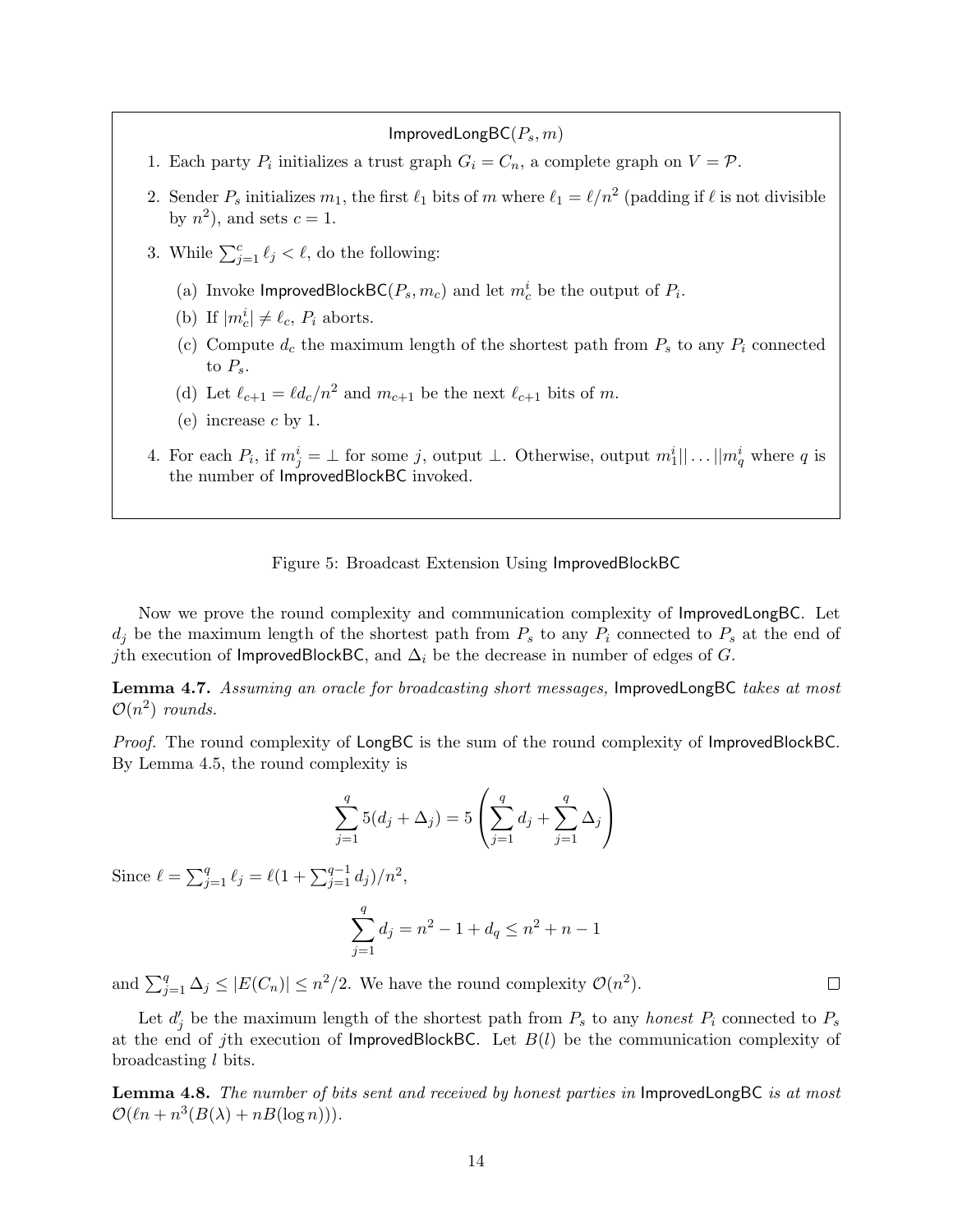Proof. The communication complexity of ImprovedLongBC is the sum of the communication complexity of ImprovedBlockBC.

By Lemma 4.6, the number of blocks communicated is  $b_j \leq n + \Delta_j + n(d_j - d_{j-1})$  where each block incurs the communication of  $\ell_j + B(|k| + \log n) + B(|h| + \log n) + nB(1 + \log n)$ . Thus, the communication complexity is

$$
\sum_{j=1}^{q} b_j \ell_j + \sum_{j=1}^{q} b_j \left( B(|k| + \log n) + B(|h| + \log n) + nB(1 + \log n) \right)
$$

The first sum is

$$
\sum_{j=1}^{q} d_j \ell_j \le \sum_{j=1}^{q} (n + \Delta_j + n(d_j - d_{j-1})) \frac{\ell d_{j-1}}{n^2}
$$
  
=  $\ell \left( \frac{\sum_{j=1}^{q} d_{j-1}}{n} + \frac{\sum_{j=1}^{q} \Delta_j d_{j-1}}{n^2} + \frac{\sum_{j=1}^{q} d_{j-1} (d'_j - d'_{j-1})}{n} \right)$   
 $\le \ell \left( \frac{n^2}{n} + \frac{n \sum_{j=1}^{q} \Delta_j}{n^2} + \frac{\left( \sum_{j=1}^{q} d_{j-1} \right) \left( \sum_{j=1}^{q} (d'_j - d'_{j-1}) \right)}{nq} \right)$   
 $\le \ell \left( n + n + \frac{n^3}{nq} \right) \le 3\ell n.$ 

as  $d'_j \leq d_j \leq n$  and  $q \geq n$ . Since  $\sum_{j=1}^q b_j \leq nq + \sum_{j=1}^q \Delta_j + nd'_q \leq n^3 + 2n^2$ , the communication complexity is

$$
3\ell n + (n^3 + 2n^2) (B(|k| + \log n) + B(|h| + \log n) + nB(1 + \log n)) = O(\ell n + n^3(B(\lambda) + nB(\log n))).
$$

Since the correctness of ImprovedLongBC follows directly from the correctness of ImprovedBlockBC from Lemma 4.3 and 4.4, we get the following theorem.

Theorem 4.9. Assuming an oracle for broadcasting short messages, there exists a broadcast protocol achieving information-theoretic security in  $t < n$  setting for an  $\ell$ -bit message in  $\mathcal{O}(n^2)$  rounds by communicating  $\mathcal{O}(\ln + n^3(B(\lambda) + nB(\log n)))$  bits.

Combining the above result with the broadcast protocol of [PW96] gives the following corollary.

**Corollary 4.10.** There exists a broadcast protocol achieving information-theoretic security in  $t < n$ setting for an  $\ell$ -bit message in  $\mathcal{O}(n^3)$  rounds by communicating  $\mathcal{O}(\ell n + n^{10}\lambda)$  bits.

This result improves round complexity from instantiating the broadcast extension protocol in [HR14] with the broadcast protocol in [PW96] while maintaining the communication complexity.

### 5 Conclusion

We studied the broadcast protocols for long messages in the  $t < n$  setting with the informationtheoretic security. We modify and improve the broadcast extension protocol in [HR14], with the previously best-known round complexity of  $\mathcal{O}(n^3)$  assuming an oracle for short messages. Our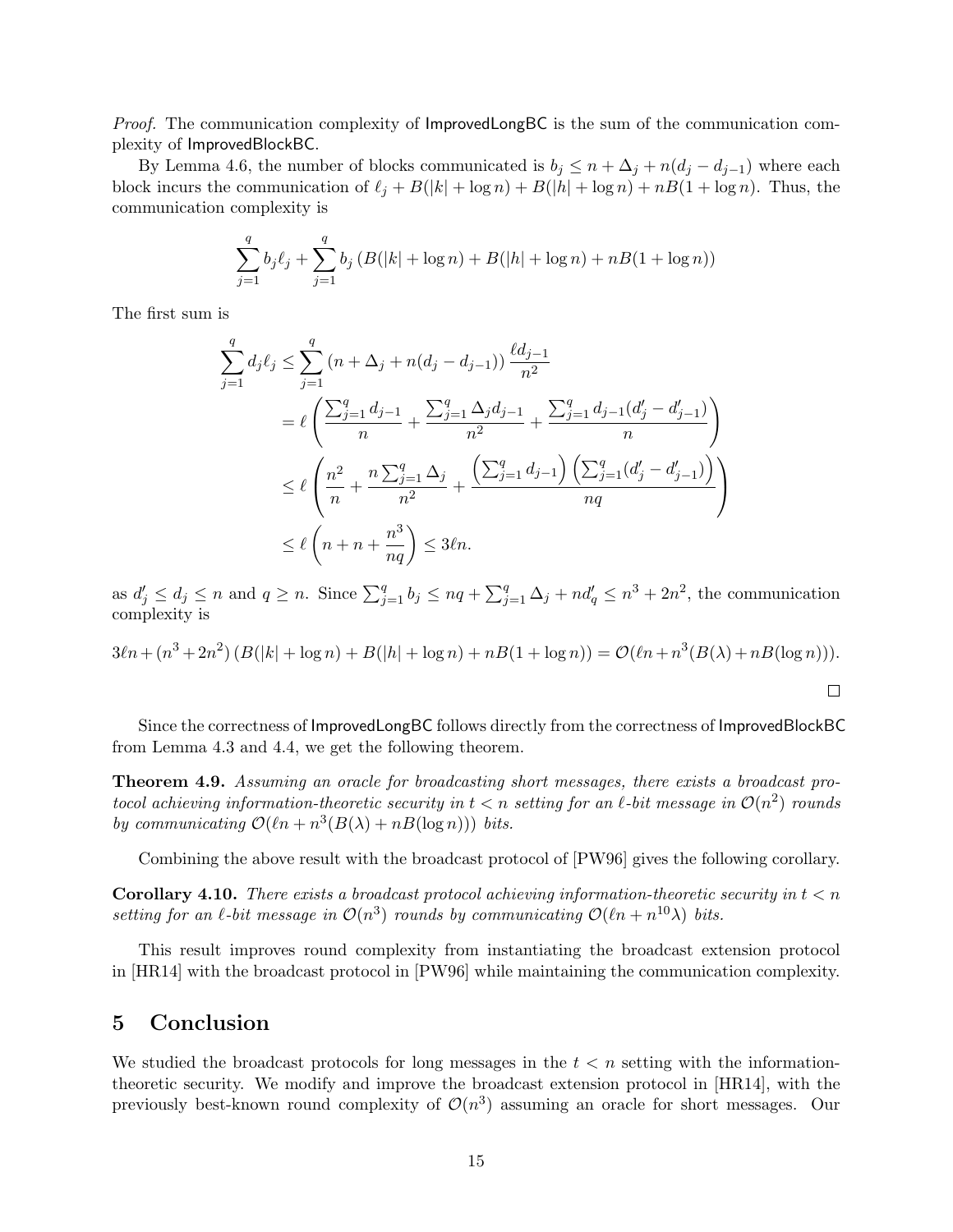broadcast extension protocol has round complexity of  $\mathcal{O}(n^2)$  while maintaining the same communication complexity. Combining our result with the broadcast protocol of [PW96] gives a broadcast extension protocol in the  $t < n$  setting that achieves the communication complexity  $\mathcal{O}(\ell n + n^{10}\lambda)$ and the round complexity of  $\mathcal{O}(n^3)$ . We leave an open question on how to further improve the round complexity to  $\mathcal{O}(n^2)$  matching the computational case in [GP17] or to the optimal round complexity of  $\mathcal{O}(n)$ .

# References

- [Bea96] Donald Beaver. Correlated pseudorandomness and the complexity of private computations. In Proceedings of the twenty-eighth annual ACM symposium on Theory of computing, pages 479–488. ACM, 1996.
- [CR90] David Chaum and Sandra Roijakkers. Unconditionally-secure digital signatures. In Conference on the Theory and Application of Cryptography, pages 206–214. Springer, 1990.
- [DR85] Danny Dolev and R¨udiger Reischuk. Bounds on information exchange for byzantine agreement. Journal of the ACM (JACM), 32(1):191–204, 1985.
- [DS83] Danny Dolev and H. Raymond Strong. Authenticated algorithms for byzantine agreement. SIAM Journal on Computing, 12(4):656–666, 1983.
- [FH06] Matthias Fitzi and Martin Hirt. Optimally efficient multi-valued byzantine agreement. In Proceedings of the twenty-fifth annual ACM symposium on Principles of distributed computing, pages 163–168. ACM, 2006.
- [GP17] Chaya Ganesh and Arpita Patra. Optimal extension protocols for byzantine broadcast and agreement. IACR Cryptology ePrint Archive, 2017:63, 2017.
- [HR14] Martin Hirt and Pavel Raykov. Multi-valued byzantine broadcast: The  $t < n$  case. In International Conference on the Theory and Application of Cryptology and Information Security, pages 448–465. Springer, 2014.
- [IKNP03] Yuval Ishai, Joe Kilian, Kobbi Nissim, and Erez Petrank. Extending oblivious transfers efficiently. In Annual International Cryptology Conference, pages 145–161. Springer, 2003.
- [LV11] Guanfeng Liang and Nitin Vaidya. Error-free multi-valued consensus with byzantine failures. In Proceedings of the 30th annual ACM SIGACT-SIGOPS symposium on Principles of distributed computing, pages 11–20. ACM, 2011.
- [LZ13] Yehuda Lindell and Hila Zarosim. On the feasibility of extending oblivious transfer. In Theory of Cryptography, pages 519–538. Springer, 2013.
- [NNOB12] Jesper Buus Nielsen, Peter Sebastian Nordholt, Claudio Orlandi, and Sai Sheshank Burra. A new approach to practical active-secure two-party computation. In Advances in Cryptology–CRYPTO 2012, pages 681–700. Springer, 2012.
- [Pat11] Arpita Patra. Error-free multi-valued broadcast and byzantine agreement with optimal communication complexity. In International Conference On Principles Of Distributed Systems, pages 34–49. Springer, 2011.